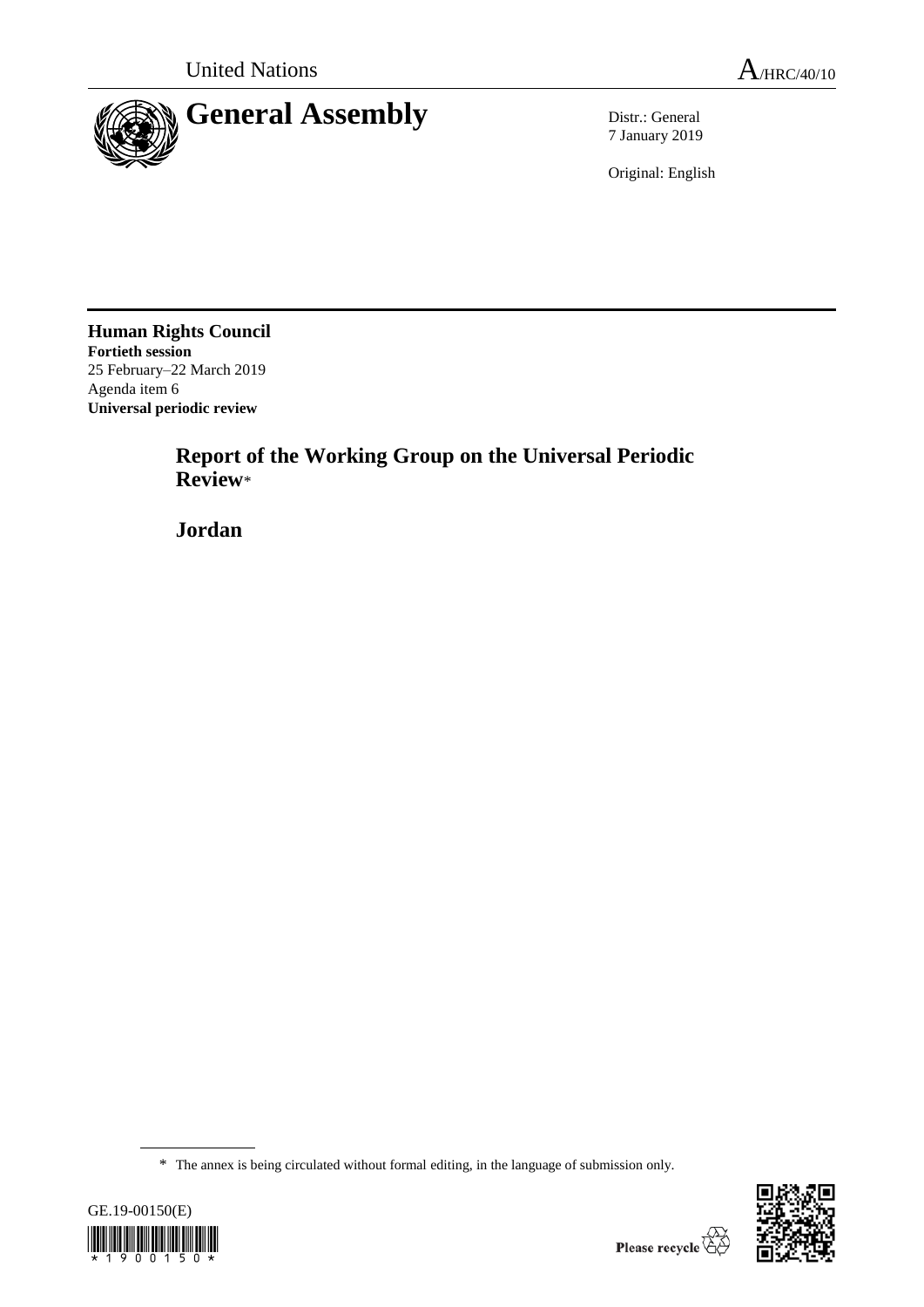# **Introduction**

1. The Working Group on the Universal Periodic Review, established in accordance with Human Rights Council resolution 5/1, held its thirty-first session from 5 to 16 November 2018. The review of Jordan was held at the 7th meeting, on 8 November 2018. The delegation of Jordan was headed by the General Government Coordinator for Human Rights, Bassel al Tarawneh. At its 14th meeting, held on 13 November 2018, the Working Group adopted the report on Jordan.

2. On 10 January 2018, the Human Rights Council selected the following group of rapporteurs (troika) to facilitate the review of Jordan: Afghanistan, United States of America and Venezuela (Bolivarian Republic of). On 13 July 2018, following the decision of the United States to withdraw from membership of the Human Rights Council, the General Assembly elected Iceland as a new member of the Council replacing the United States. Consequently, Iceland replaced the United States as a member of the troika for the universal periodic review of Jordan.

3. In accordance with paragraph 15 of the annex to Human Rights Council resolution 5/1 and paragraph 5 of the annex to Council resolution 16/21, the following documents were issued for the review of Jordan:

(a) A national report submitted/written presentation made in accordance with paragraph 15 (a) (A/HRC/WG.6/31/JOR/1);

(b) A compilation prepared by the Office of the United Nations High Commissioner for Human Rights (OHCHR) in accordance with paragraph 15 (b) (A/HRC/WG.6/31/JOR/2);

(c) A summary prepared by OHCHR in accordance with paragraph 15 (c) (A/HRC/WG.6/31/JOR/3).

4. A list of questions prepared in advance by Belgium, Brazil, Canada, Germany, Lichtenstein, Portugal, on behalf of the Group of Friends on national implementation, reporting and follow-up, Slovenia, Spain, Sweden, Switzerland and United Kingdom of Great Britain and Northern Ireland was transmitted to Jordan through the troika. These questions are available on the website of the universal periodic review.

### **I. Summary of the proceedings of the review process**

### **A. Presentation by the State under review**

5. The head of the delegation highlighted that progress on human rights was important for ensuring stability, security and peace internationally, and strengthening the confidence of Jordanian society.

6. The universal periodic review process had helped Jordan to assess its own human rights situation.

7. Jordan was creating national institutions to reform its human rights framework and to make progress in achieving sustainable development to ensure a decent life for all.

8. Jordan had made significant progress in protecting human rights and fundamental freedoms, despite difficult circumstances in the region, particularly in relation to security.

9. Fundamental rights and freedoms for all were guaranteed under the Constitution, and freedom of opinion, of expression, of the press, to publish, of the media and of correspondence were valued in Jordan. Jordanian citizens were free to establish trade unions and political parties. Efforts had focused on protecting and promoting human rights for those living in remote and deprived areas, and the Government was intent on protecting the rights of women, children, older persons and persons with disabilities. Education was free and compulsory for all children.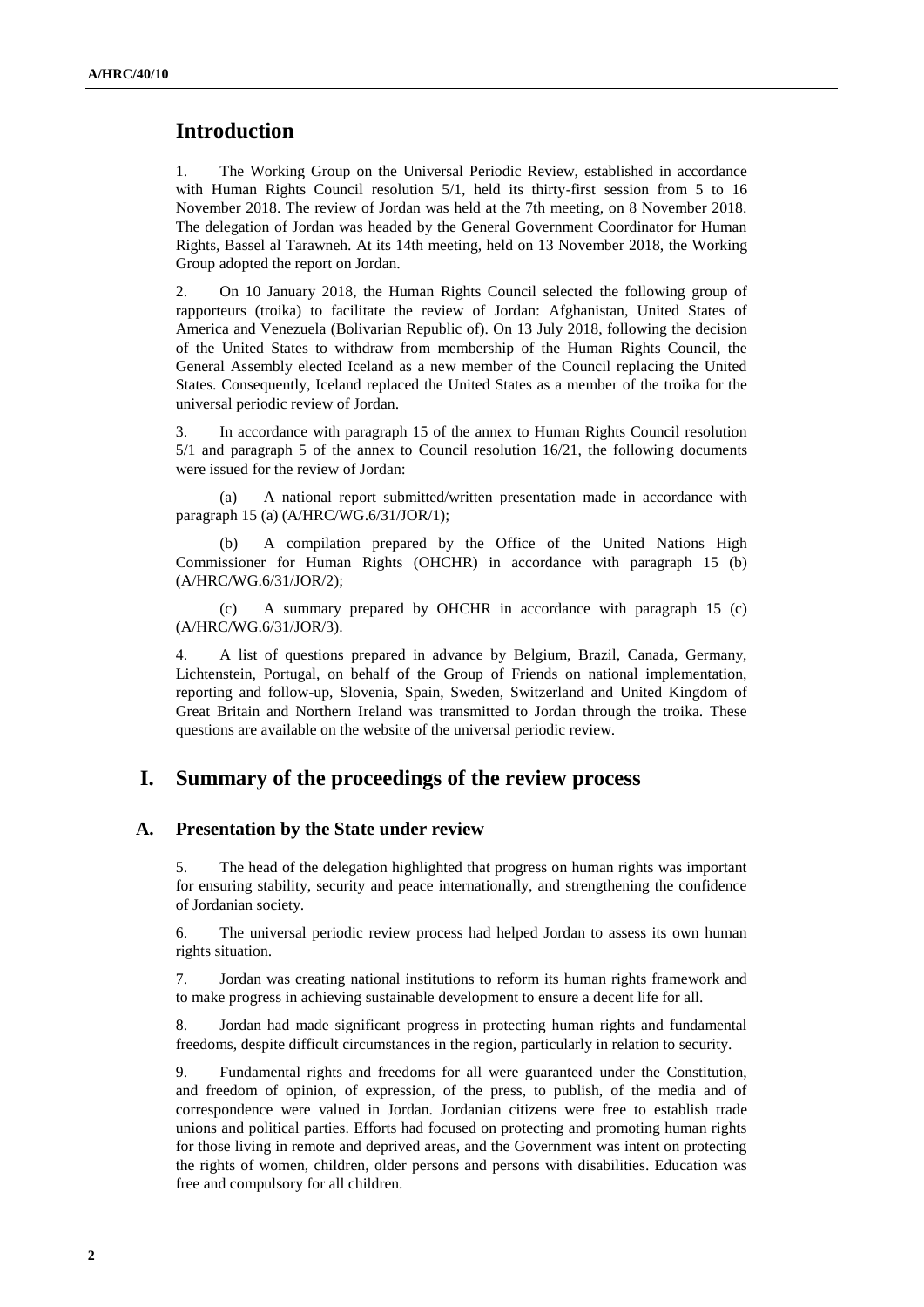10. The Comprehensive National Human Rights Plan for the period 2016–2025 had been established to reduce gaps in human rights policy and practice.

11. In March 2014, the Government had created the Office of the Government Coordinator for Human Rights, which had led to a number of initiatives being implemented through a comprehensive human rights protection system. Jordan had published periodic reports to demonstrate its progress made in laws, practice and policy relating to human rights.

12. In October 2018, the Office had been elevated to ministerial level.

13. A higher committee had been established within the Office, involving ministers and leaders of national institutions and trade unions, to examine human rights treaties and incorporate them into the national legislative framework.

14. The Office had established a national commission to follow up on recommendations from the National Centre for Human Rights and to ensure that the Comprehensive National Human Rights Plan was implemented by 2025.

15. In 2016, Jordan had organized parliamentary elections to strengthen its democratic system. An impartial commission had supervised the elections, in accordance with international best practices. The level of female representation in the parliament had risen. In 2017, municipal and provincial elections had been held in order to decentralize power.

16. Jordan had amalgamated the mandates of the Integrity and Anti-Corruption Commission and the Office of the Ombudsman in order to combat corruption and ensure the integrity of the Government. The rule of law was important in Jordan for achieving democracy, economic prosperity and a productive society.

17. Combating extremism was a challenge in the region, although the Government was increasing its efforts to ensure the realization of human rights despite that challenge. Jordan had adopted the Sharia Courts Act of 2016 in order to guarantee access to justice, fair sentencing and the possibility of appeal. The status of sharia courts had been amended to review sentences, to create an appeals process and to protect juveniles and vulnerable groups.

18. Jordan had adopted laws on combating corruption and embezzlement and on accessing information to improve national integrity and strengthen its human rights system.

19. The promotion of women's rights was important in Jordan. A draft law relating to women in the public sector had been adopted to promote the role of women. Further developments included the adoption of laws on flexible working hours, inheritance rights, women in senior positions and childcare.

20. A national plan for the implementation of Security Council resolution 1325 (2000) on women and peace and security had been adopted. Other mechanisms such as the National Plan for Implementation of the Sustainable Development Goals 2030 had also been adopted, and the National Strategy for Women 2013–2017 was being updated for the period 2020–2030.

21. The adoption of Act No. 20 of 2017 aimed to provide better social and financial assistance for persons with disabilities and their family members. Under article 25, organizations were required to set aside 4 per cent of positions for persons with disabilities. The Government had sought to improve accessibility in public buildings and to offer interpreters, sign language, and video conferencing where necessary.

22. Act No. 32 of 2014 had been amended to facilitate children's access to the justice system. The age of criminal responsibility had been raised to 12 years old and non-custodial sentences had been encouraged.

23. The Government sought to strike a balance between freedom of expression and the right to privacy, and combating terrorist activities. The national strategy for the period 2011–2015 had provided better working conditions for the communication sector and improved enjoyment of the right to freedom of information for citizens and journalists. The Government was working to ensure that journalists worked free from pressure, threat of dismissal and intimidation.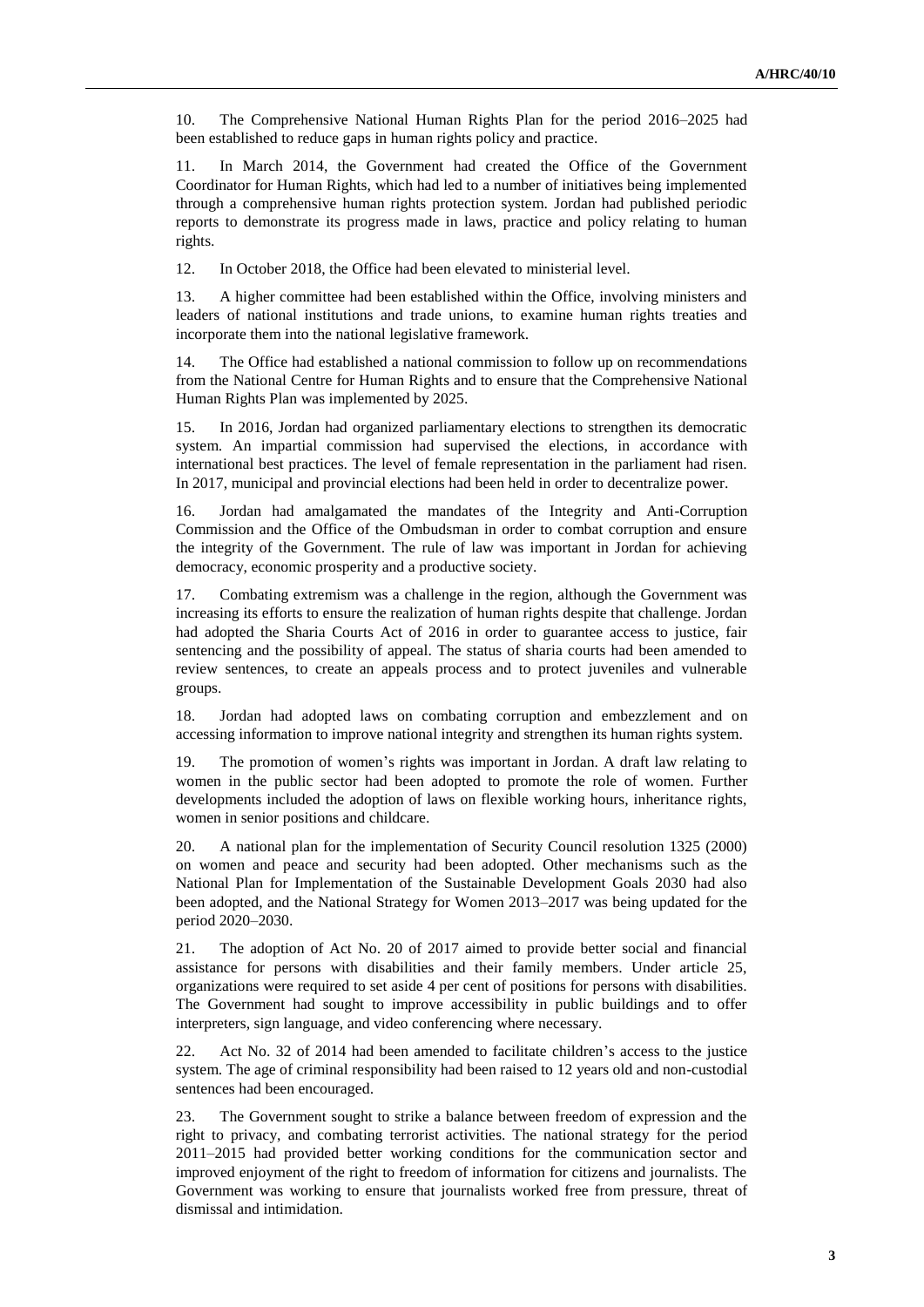24. The Comprehensive National Human Rights Plan 2016–2025 gave priority to the protection of freedom of expression. Prison sentences for relevant offences had been abolished, intimidation of journalists had been reduced and incitement to hate speech was being punished.

25. Deprivation of liberty had been replaced, particularly in cases involving minor offences, with alternative measures such as electronic supervision. The Ministry of Justice provided free legal aid to any citizen or resident of Jordan in need, which guaranteed access to justice. Laws had been amended to cover the crime of torture, and amendments had been made to improve conditions for persons during pretrial proceedings.

26. The Public Security Act had been amended in 2015 to ensure access to justice and judicial protection. Visits to inspect places of detention had been granted to ensure that international standards were being met.

27. Jordan was committed to engaging with international treaty bodies and a number of periodic reports had already been submitted. Financial resources allocated to the Jordanian National Committee for Women's Affairs and the National Centre for Human Rights had been increased to facilitate the process.

28. Jordan lacked sufficient water resources and was categorized as water poor, which would compromise its efforts to achieve the Sustainable Development Goals.

#### **B. Interactive dialogue and responses by the State under review**

29. During the interactive dialogue, 95 delegations made statements. Recommendations made during the dialogue are to be found in section II of the present report.

30. Yemen welcomed the detailed national report, which reflected the efforts made by Jordan in the field of human rights. It commended the establishment of the Comprehensive National Human Rights Plan and the Plan for Implementation of the Sustainable Development Goals.

31. Afghanistan commended the achievements made by the Government in implementing its human rights recommendations, particularly by developing its normative and institutional frameworks and making national plans and policies for promoting human rights.

32. Albania welcomed the revision of the framework for judicial proceedings, aimed at ensuring the right to a fair trial. It encouraged Jordan to strengthen its capacity-building efforts for legal professionals relating to women's rights.

33. Algeria welcomed the adoption of several laws and amendments in accordance with international standards, and the positive response of Jordan to most recommendations made during the second review cycle.

34. Angola commended Jordan for its constructive cooperation and dialogue with various national institutions and Human Rights Council mechanisms for the promotion and protection of human rights.

35. Argentina congratulated Jordan for its approval of the Comprehensive National Human Rights Plan 2016–2025. It acknowledged the challenges that Jordan faced and the efforts it had made to protect and assist refugees.

36. Australia commended Jordan for its generosity in hosting a large refugee population and for creating a shelter for women at risk of honour crimes. However, it raised concerns about the occurrence of administrative detention.

37. Austria commended the positive steps taken by Jordan to implement the recommendations it had accepted during the second review cycle. However, it expressed concerns about the amendments made in 2018 to the already restrictive law on cybercrime.

38. Azerbaijan praised the adoption and implementation of the Comprehensive National Human Rights Plan 2016–2025, the National Strategy for Persons with Disabilities and the National Strategy for Women.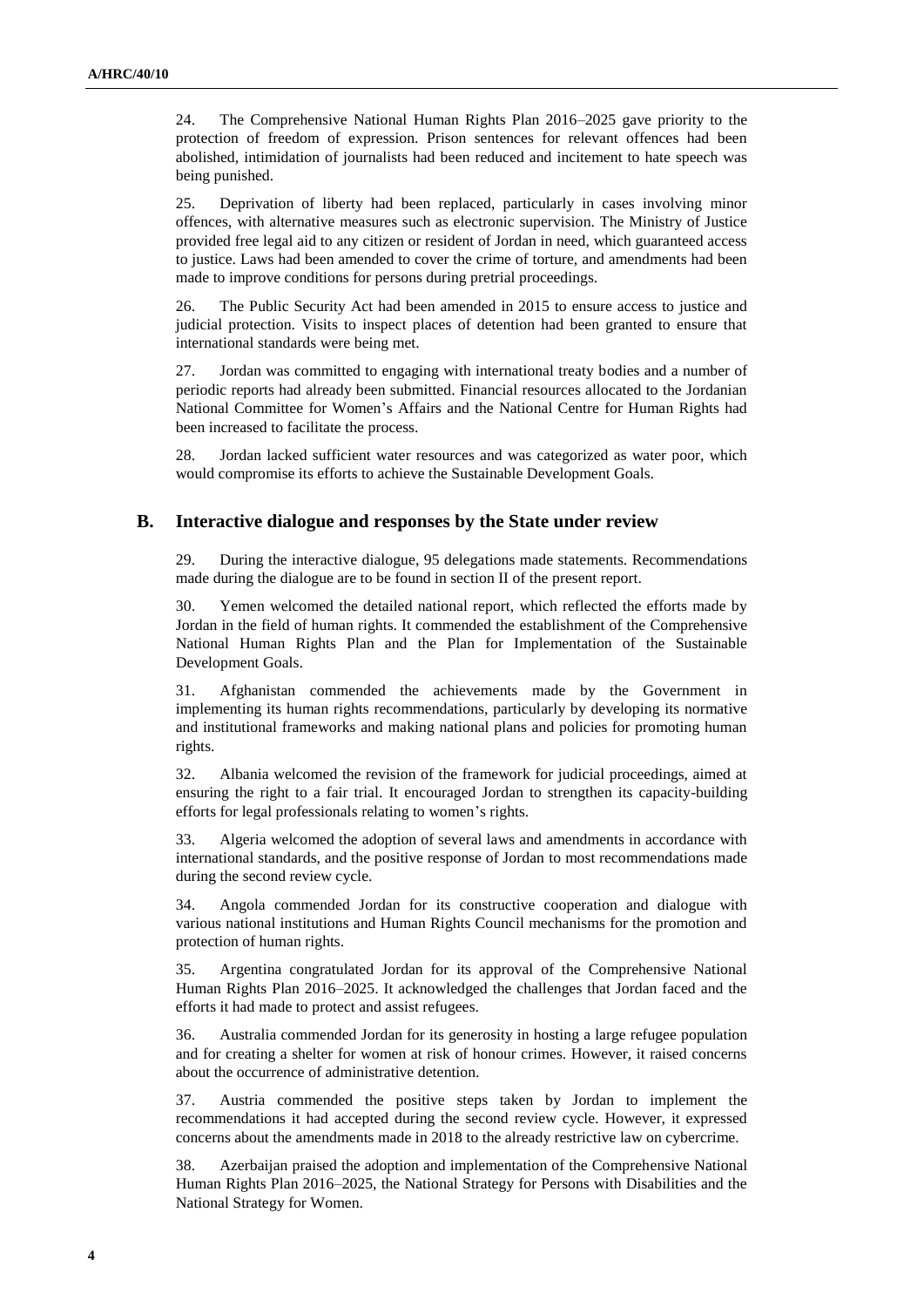39. Bahrain praised the institutional measures taken by Jordan to promote human rights, such as the establishment of the Cybercrime Unit and the Human Trafficking Unit.

40. Bangladesh commended Jordan for its proactive efforts to reform the judiciary and for the adoption of new legislation to ensure the rights of persons with disabilities. It praised the efforts made to combat human trafficking and address unemployment.

41. Belarus praised the laws and strategies adopted on human rights. It noted the measures taken to improve the judicial system and to protect rights and increase opportunities for women and persons with disabilities.

42. Belgium acknowledged the positive steps taken by Jordan to implement the recommendations it had accepted during the second review cycle, including the establishment of a Royal Commission to develop far-reaching proposals to reform the judiciary and justice system.

43. Botswana noted the constitutional amendments that had improved the independence of the judiciary. It referred to the legislative amendments made to the Prevention of Trafficking in Persons Act and the regulations to protect migrant workers.

44. Brunei Darussalam commended the efforts made to promote and protect human rights rights through various strategies, including the Strategic Plan for Education (2018– 2022) and the Jordanian National Strategy for the Elderly (2018–2022).

45. Bulgaria noted with appreciation the amendments made to the Law on the National Centre for Human Rights, the adoption of the Comprehensive National Human Rights Plan and the efforts made to combat trafficking in persons.

46. Canada encouraged Jordan to end restrictions on meetings of civil society groups under its Crime Prevention Act in order to respect article 21 of the International Covenant on Civil and Political Rights and to sustain an active civil society, which was essential in any stable society.

47. Chile noted with appreciation the humanitarian efforts made by Jordan to receive a large number of refugees, and praised the quota system established to facilitate women's participation in political life. However, it raised concern about the number of cases of violence against women.

48. China praised the progress made in the areas of economic and social rights, poverty alleviation, public health, education and the rights of women, children and persons with disabilities. It acknowledged the positive steps taken towards judicial reform and to combat extremism.

49. Colombia welcomed the efforts made to provide protection and humanitarian assistance to Syrian refugees and to establish a new and robust paradigm for international cooperation in response to humanitarian crises.

50. The Congo welcomed the progress made by Jordan in strengthening its normative and institutional framework. It commended its continued provision of humanitarian assistance for refugees, including its crucial role in creating a new and dynamic paradigm for international cooperation in response to humanitarian crises.

51. Côte d'Ivoire noted with appreciation the reforms undertaken by Jordan at the legislative and institutional levels. It welcomed its continued provision of protection and assistance to refugees and its adoption of the Comprehensive National Human Rights Plan 2016–2025.

52. Croatia welcomed the adoption of the Comprehensive National Human Rights Plan 2016–2025 and the progress achieved by Jordan since the previous review cycle in the protection of women's rights, including the opening of the first shelter for women victims of violence.

53. Cuba recognized the steps taken by Jordan to implement the recommendations it had accepted during the second review cycle, particularly in the updating of its institutional framework, with a focus on the protection of children, including the establishment of the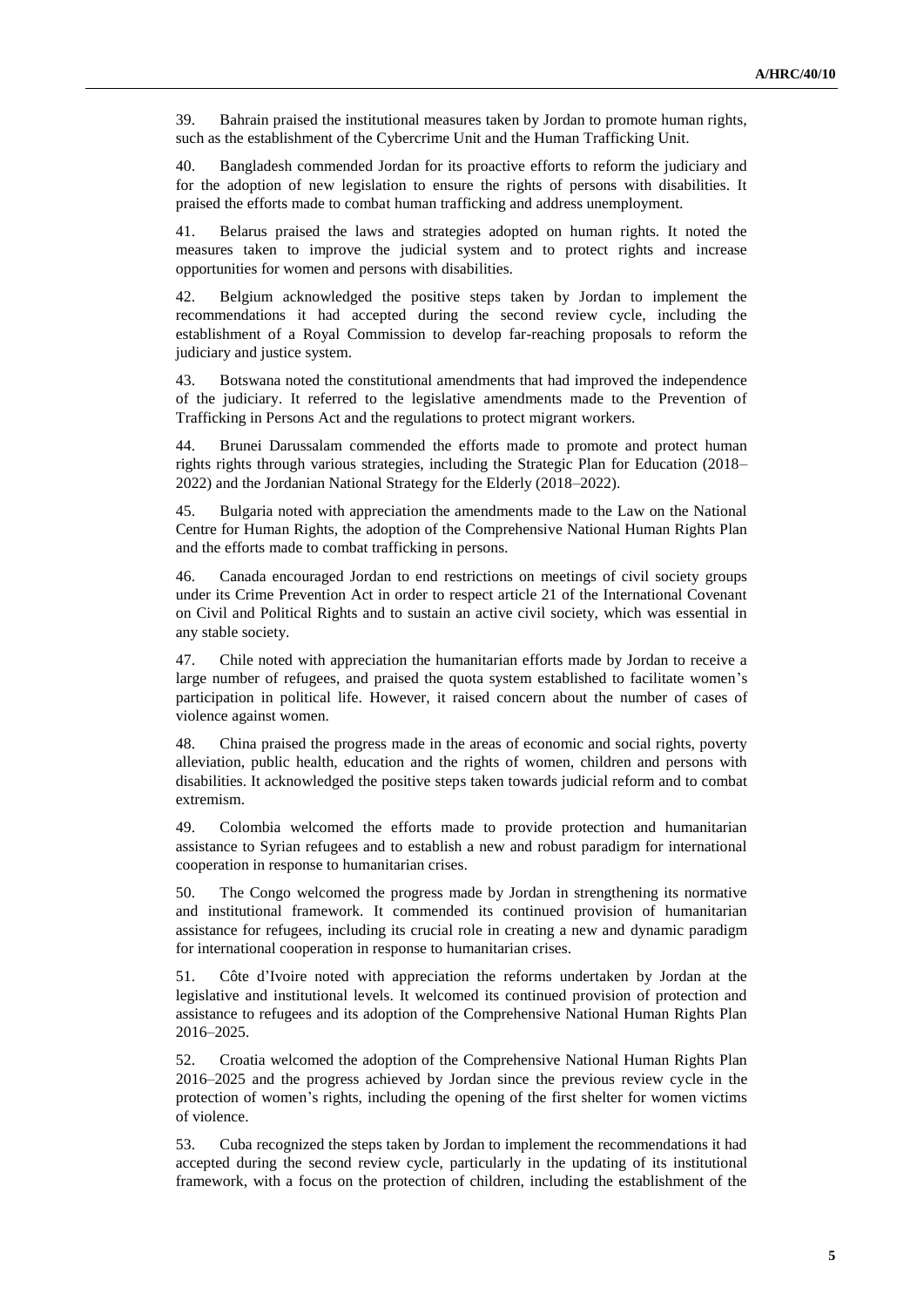Human Trafficking Unit and the efforts made to improve the quality of and access to education.

54. Cyprus welcomed the steps taken to implement the Comprehensive National Human Rights Plan 2016–2025 and the reforms undertaken by Jordan, including the adoption of the Independence of the Judiciary Act.

55. Czechia commended Jordan for its adoption of the Comprehensive National Human Rights Plan 2016–2025. It noted that the recommendations made by Czechia during the previous review cycle had not yet been fully implemented.

56. Denmark noted that in the Optional Protocol to the Convention against Torture and Other Cruel, Inhuman or Degrading Treatment or Punishment, a set of practical tools had been established on how to prevent torture and ill-treatment. It stressed that the Optional Protocol to the Convention on the Elimination of All Forms of Discrimination against Women served as an important tool in the implementation and reinforcement of that Convention.

57. Egypt commended Jordan for its cooperation with human rights mechanisms and for its adoption of the Comprehensive National Human Rights Plan 2016–2025. It welcomed the creation of institutions, including the Royal Commission to develop the judiciary and enhance the rule of law.

58. Estonia commended Jordan for its extraordinary efforts in hosting a large number of Syrian refugees and opening double-shift schools to provide education for Syrian refugee children. It stressed the importance of children's education regardless of their status in society.

59. Fiji commended Jordan for the important steps taken in strengthening its national human rights framework through the adoption of the Comprehensive National Human Rights Plan 2016–2025, emphasizing the protection of individuals' rights.

60. France welcomed the progress made by Jordan in the areas of women's rights, the electoral system and the right to demonstrate. However, a number of laws and practices remained that were restrictive on human rights.

61. Georgia welcomed the steps taken by Jordan to promote women's rights and their empowerment. It commended efforts to alleviate the situation of Syrian refugees and encouraged Jordan to continue its efforts to ensure freedom of assembly.

62. Germany commended Jordan for its efforts, including the adoption of the Comprehensive National Human Rights Plan and the opening of the first shelter for women victims of violence. It expressed concerns over reports of torture and restrictions on freedom of expression.

63. In response to the questions raised, the delegation highlighted the efforts made by Jordan to achieve Sustainable Development Goal 5. The Government was committed to addressing the wage gap.

64. Legislation on the death penalty was in line with national charters. The death penalty was only used for the most serious crimes, it was not imposed on minors or pregnant women and court-appointed lawyers were available in relevant cases.

65. Domestic workers were granted special protection. Recruitment processes were governed by law and the Government could close offices that were in breach of human rights law.

66. The Anti-Terrorism Law and the counter-extremism strategy were in line with international standards, particularly the United Nations Global Counter-Terrorism Strategy. The national courts endeavoured to ensure a fair trial. For instance, administrative detention could be appealed before a court, and children could no longer be arrested unless the decision had been handed down by a court.

67. Jordan had taken steps to combat domestic violence. Procedures had been put in place to protect children from hazardous labour and to prevent the employment of children under the age of 16.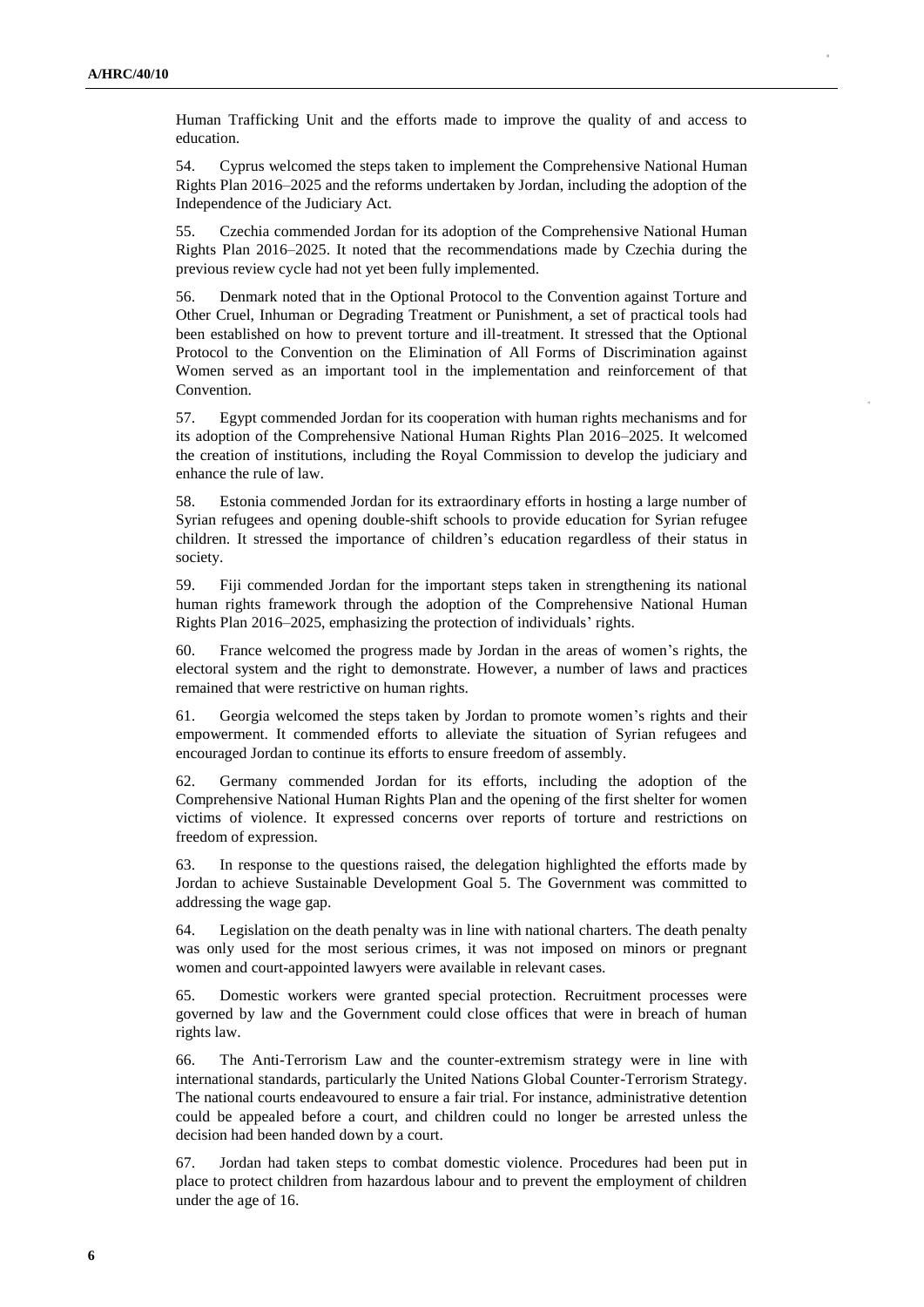68. Correctional justice was central to the judicial system. Strengthening and ensuring the independence of the judiciary was also important. International human rights standards had been incorporated into training programmes for judges.

69. There was an unprecedented number of refugees in Jordan. Courts had been set up to ensure access to justice for refugees, who were provided with legal advice, psychological support, and education and relief services.

70. Greece commended the adoption of the Comprehensive National Human Rights Plan (2016–2025), the abolition of the articles in the Criminal Code that had protected perpetrators of crimes of sexual violence, and the appointment of the first female member of the Judicial Council.

71. Honduras commended the adoption of the Comprehensive National Human Rights Plan 2016–2025, the amendments made to the Law on the National Centre for Human Rights, and the role played by Jordan in affirming a new paradigm for international cooperation in response to humanitarian crises.

72. Hungary commended Jordan for its national policies, strategies and plans that were in compliance with human rights principles, and for its adoption and implementation of the Protection from Domestic Violence Act of 2017.

73. Iceland welcomed the efforts made to address domestic violence and to ensure the requirement of free and informed consent for marriage and the political participation of women. It also welcomed the efforts made to accommodate Syrian refugees and guarantee their rights.

74. India appreciated the establishment of the Specialized Human Rights Training Centre and the Strategic Plan for Education 2018–2022, and the amendments made to the Criminal Code to protect women's rights, prohibit forced marriage and provide appropriate training to judges.

75. Indonesia acknowledged the strengthening of the Employment Act, the establishment of the Comprehensive National Human Rights Plan 2016–2025, the efforts made to implement the Sustainable Development Goals, and the development of the draft national strategy for Jordanian women for 2020–2030.

76. Iraq welcomed the developments made by Jordan and its establishment of many institutions in the area of promoting and protecting human rights.

77. Ireland encouraged Jordan to improve the legal status of women and children, to end the male guardianship system in accordance with article 15 of the Convention on the Elimination of All Forms of Discrimination against Women, and to eliminate the conditions permitting child marriage.

78. Italy commended Jordan for adopting the Comprehensive National Human Rights Plan 2016–2025, and for its efforts to promote and protect women's rights and to end forced marriage. It praised the leadership of the King shown through the "Aqaba process" to combat radicalization and terrorism.

79. Kazakhstan commended Jordan for its adoption of the Comprehensive National Human Rights Plan 2016–2025 and for its progress in the administration of justice, combating trafficking in persons and promoting the rights of women, children and persons with disabilities.

80. Kuwait commended Jordan for its commitment to promoting and protecting human rights and for its efforts to implement the recommendations it had accepted from the second review cycle. It called upon Jordan to promote legislation to protect women in employment.

81. The Lao People's Democratic Republic welcomed the efforts made by Jordan in promoting human rights, including its adoption of national policies, strategies and plans in line with human rights principles and international standards. It urged Jordan to continue promoting women's rights through education and training.

82. Lebanon commended Jordan for its efforts to protect and promote human rights despite the challenges it faced, especially the consequences of the Syrian crisis. It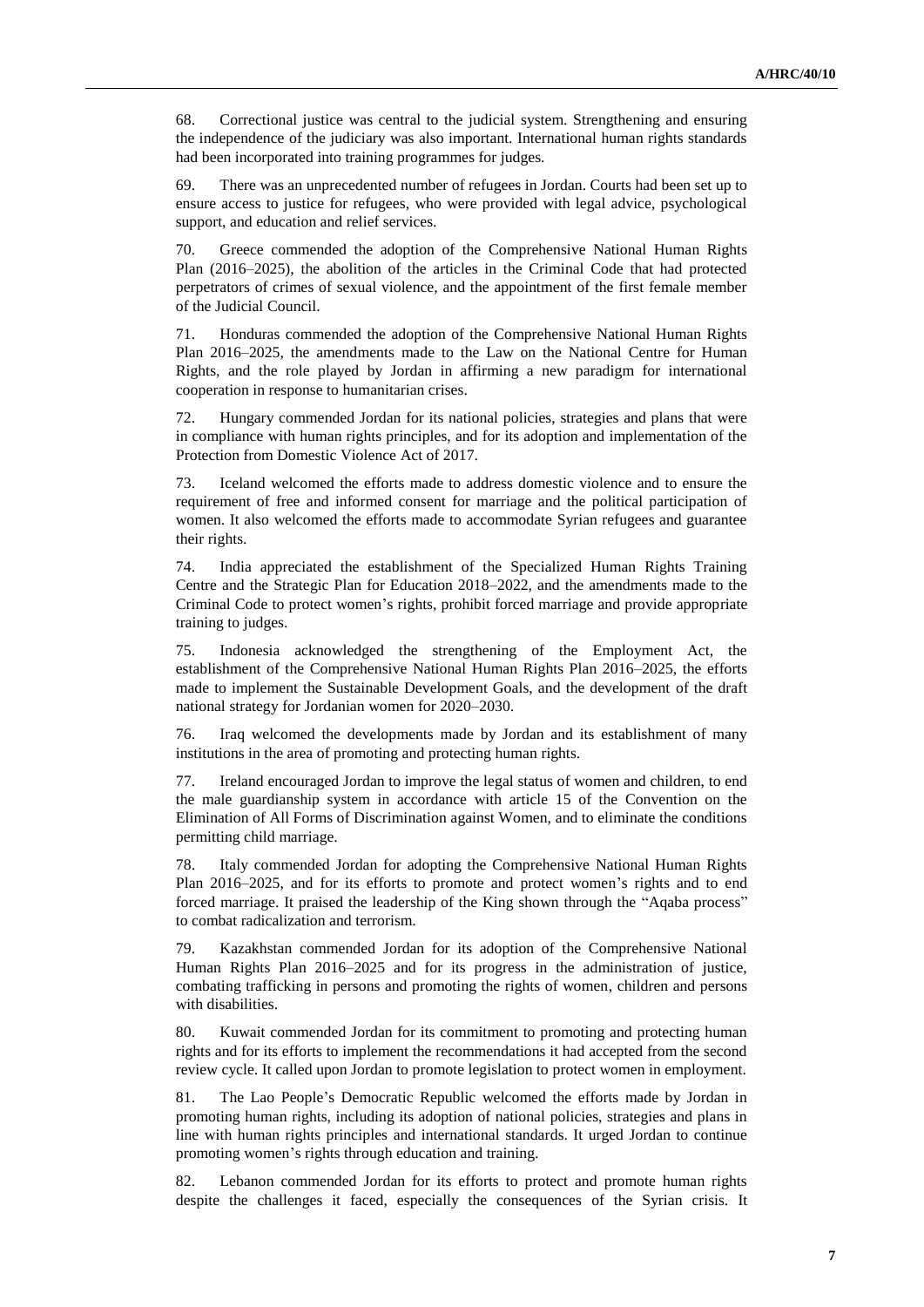appreciated the improvements made in many areas, especially the judiciary, employment, public freedoms and women's rights.

83. Libya commended Jordan for its progress in the area of human rights, for implementing the recommendations from the second review cycle and for strengthening its institutional framework.

84. Lithuania welcomed the steps taken by Jordan to consolidate its human rights record, especially to protect women and increase citizens' participation in the political process.

85. Malaysia commended Jordan for promoting the rights and empowerment of women and persons with disabilities, including by removing barriers to their employment and participation in the public and political spheres, and for its zero-tolerance policy towards violence against women.

86. Maldives commended Jordan for its efforts to provide protection and assistance to over 645,000 officially registered refugees and to ensure educational enrolment for all children, thereby reaching gender parity in primary education.

87. Malta welcomed the steps taken since the second review cycle to reform legislation aimed at protecting the family and facilitating the reporting of cases of domestic violence.

88. Mauritania commended Jordan for accepting multiple recommendations from the second review cycle, for strengthening its human rights framework, for its commitment to guaranteeing fundamental freedoms and for its adoption of a road map for reform and development.

89. Mauritius noted the adoption of the Comprehensive National Human Rights Plan 2016–2025 and the Plan for Implementation of the Sustainable Development Goals 2030. It applauded the increase in the literacy rate following the introduction of compulsory education until the tenth grade of school.

90. Mexico welcomed the adoption of the Rights of Persons with Disabilities Act, which prohibited discrimination against those persons. It also welcomed the repealing of article 308 of the Criminal Code, which had permitted leniency for perpetrators of sexual crimes.

91. Montenegro commended Jordan for strengthening its normative and institutional human rights framework, ensuring equal access to education and achieving gender parity in primary education. It called for the de facto moratorium on executions to be reinstated.

92. Morocco welcomed measures to promote human rights through the strengthening of the judicial framework, reflected by the establishment of the Government Transparency Unit, which promoted impartiality in anti-corruption efforts, and of the Office of the Government Coordinator for Human Rights.

93. Myanmar acknowledged the efforts made by Jordan to fulfil the commitments it had made following the second review cycle. It commended the steps taken to strengthen the human rights institutional framework and the implementation of the Comprehensive National Human Rights Plan 2016–2025.

94. Nepal welcomed the measures taken to ensure women's participation in the political system, including at the local level. It commended the adoption of legislation to protect domestic workers and the consistent level of commitment shown by Jordan to protecting and assisting refugees.

95. The Netherlands welcomed the progress made to protect women's rights, but noted that joint guardianship of children within a marriage was not yet guaranteed in legislation. Domestic employment law did not cover agricultural workers, depriving them of their full enjoyment of fair and acceptable work conditions.

96. Nigeria appreciated the efforts made by Jordan to reinforce the promotion and protection of human rights and to develop its judicial institutions with a view to further strengthening the rule of law. It also welcomed the measures taken to protect the rights of migrant workers.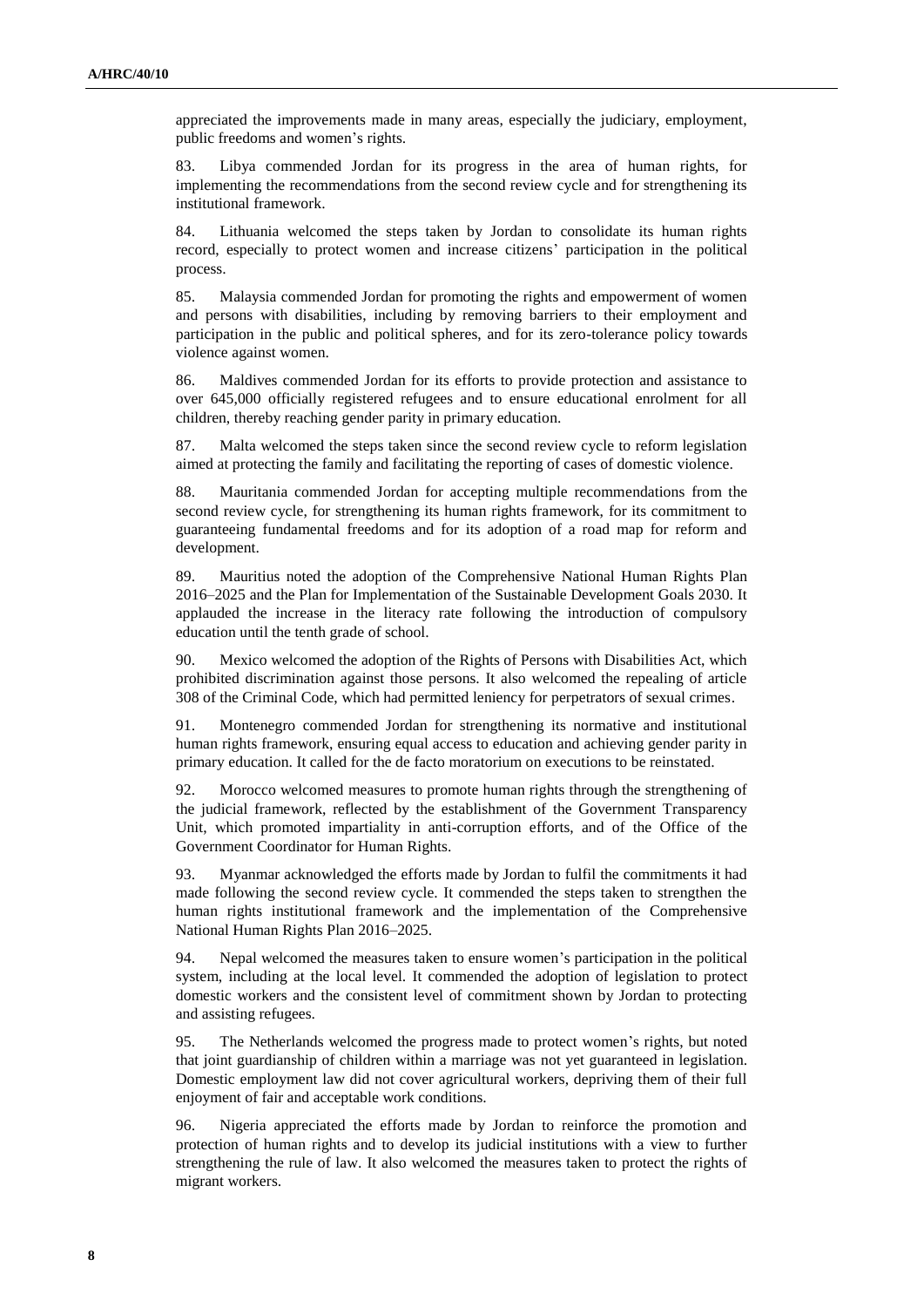97. Norway commended Jordan on its progress since the second review cycle, especially the repealing of article 308 of the Criminal Code. It remained concerned about women's rights, freedom of speech and access to basic legal guarantees in Jordan.

98. Oman expressed appreciation for the adoption of many measures, such as the Comprehensive National Human Rights Plan 2016–2025, the National Plan for Implementation of the Sustainable Development Goals 2030 and the second phase of the National Strategy for Persons with Disabilities.

99. Pakistan expressed particular appreciation for the introduction of the second phase of the National Strategy for Persons with Disabilities 2010–2015, the Implementation Plan to Strengthen the Institutional Response to Domestic Violence Cases 2016–2018 and the Jordanian National Strategy for the Elderly 2018–2022.

100. The Philippines commended Jordan on its Comprehensive National Human Rights Plan (2016–2025), and welcomed measures to protect women from domestic violence. It acknowledged the efforts made to combat human trafficking and to improve the regulations governing the employment of migrant workers in the domestic service sector.

101. Portugal commended Jordan for its cooperation with the special procedure mandate holders and for its adoption of the Comprehensive National Human Rights Plan (2016– 2025). It welcomed the amendments made to the Law on the National Centre for Human Rights.

102. Qatar expressed appreciation for all of the efforts made in the legislative, executive and judicial spheres to promote human rights and fundamental freedoms. It particularly welcomed the measures taken to strengthen the judicial framework.

103. The Republic of Korea welcomed the efforts made by Jordan to accommodate refugees. It appreciated its efforts to achieve gender equality, including through the increased participation of women in various branches of the Government.

104. Romania noted with satisfaction the efforts made to promote a culture of human rights and to promote and protect the rights of women and children. It encouraged Jordan to continue consolidating its human rights record.

105. The Russian Federation welcomed the adoption of the Comprehensive National Human Rights Plan. It called upon Jordan to pay more attention to victims of domestic violence. It commended its efforts to protect refugees and noted the measures taken to prevent discrimination against persons of non-Jordanian origin.

106. Saudi Arabia welcomed the efforts made to combat poverty and unemployment, and the adoption of the Comprehensive National Human Rights Plan 2016–2025 and the Programme for the Promotion of Economic and Social Productivity.

107. Senegal welcomed the efforts made to promote a culture of human rights among security officials and the police through training programmes and workshops, and to increase awareness of human rights among schoolchildren and university students.

108. Serbia welcomed the adoption of legal measures aimed at strengthening the institutional framework for the respect of human rights and fundamental freedoms, and the establishment of national institutions and departments across several ministries to promote human rights.

109. Singapore welcomed the establishment of the Ministerial Committee for the Empowerment of Women and the repealing of article 308 of the Criminal Code, which had exempted rapists from punishment if they married their victims.

110. Slovakia welcomed the important steps taken by Jordan to strengthen its national human rights framework. It expressed concern about restrictions on freedom of expression and opinion and about the continued imposition of death sentences.

111. Slovenia commended the positive changes that had been made by Jordan since the previous review cycle, particularly regarding the protection of women's rights. It expressed concern over child marriage and over the Personal Status Law.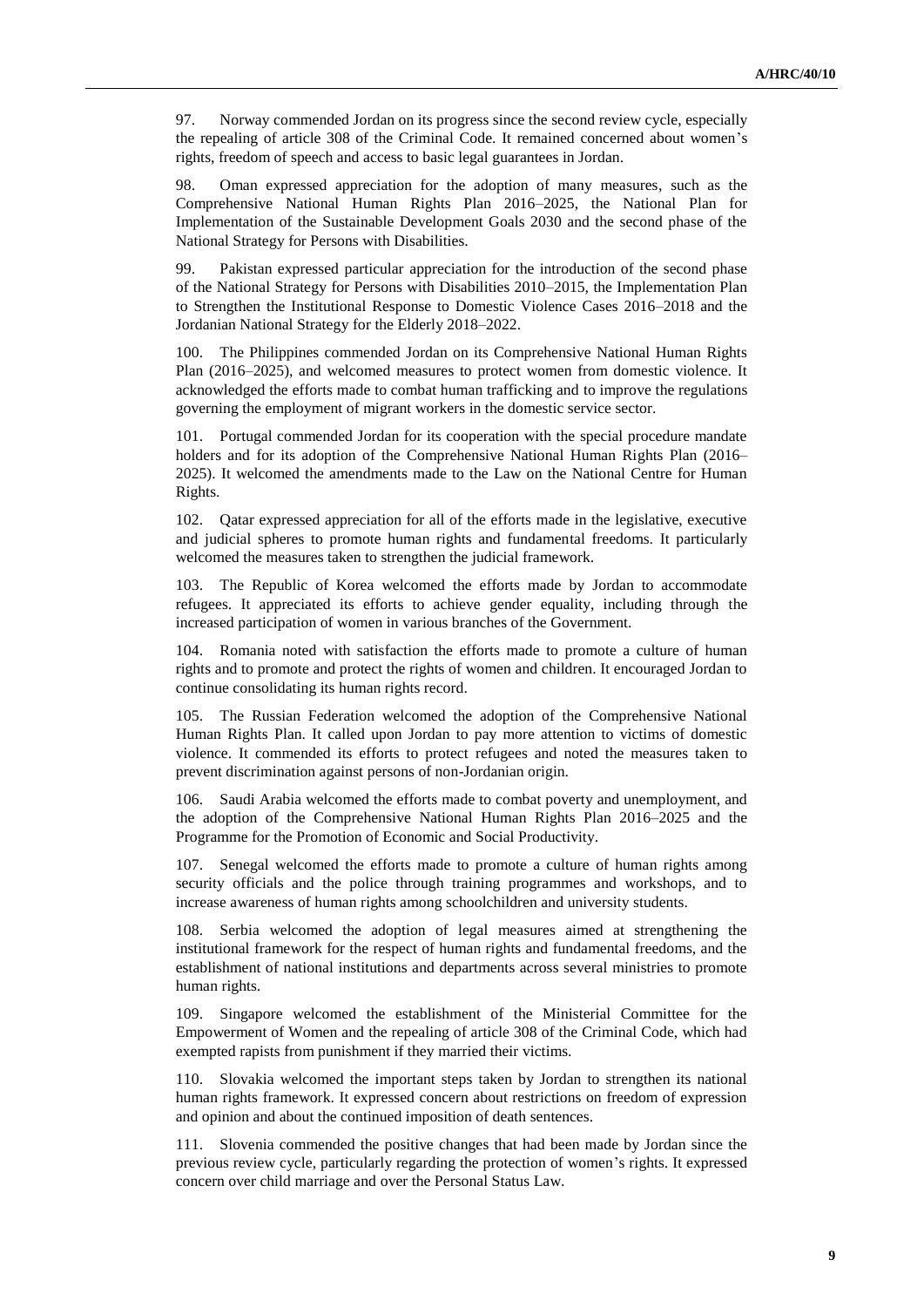112. Spain commended Jordan for its reform of the Criminal Code. However, it highlighted that Jordan had not yet ratified the Second Optional Protocol to the International Covenant on Civil and Political Rights, aiming at the abolition of the death penalty, and expressed concern about restrictions on freedom of expression.

113. Sri Lanka expressed appreciation for the decision taken by Jordan to open its border to Syrian refugees who were seeking protection. It noted the steps taken to strengthen the national human rights framework.

114. The State of Palestine commended the steps taken by Jordan to promote human rights, including its adoption of the Comprehensive National Human Rights Plan 2016– 2025. It encouraged Jordan to continue its efforts to combat human trafficking.

115. The Sudan commended Jordan for its positive engagement with the review process. It welcomed its efforts to implement "Jordan 2025: a National Strategy and Vision" and the plans adopted in the field of human rights, in particular to improve transparency, combat corruption and guarantee freedom of expression.

116. Sweden acknowledged some positive development in the area of media legislation, but expressed concern about the ambiguity of definitions and the risk of overly broad interpretations. It stated that many challenges remained for the advancement of gender equality.

117. Switzerland expressed concern over restrictions on freedom of assembly and over recent executions. It welcomed the reforms aimed at limiting temporary detention and called for concrete measures to ensure the protection of all workers.

118. Thailand commended the launch of the Comprehensive National Human Rights Plan and the National Plan for Implementation of the Sustainable Development Goals. It applauded the repealing of the section of the Criminal Code that had exempted perpetrators of sexual assault from punishment if they married their victims.

119. Tunisia thanked Jordan for the information contained in its national report, which attested to its progress made in the field of human rights. It welcomed the inclusive approach taken by Jordan in the preparation of its national report.

120. Turkey welcomed the positive developments made in the field of women's rights, including the repealing of article 308 of the Criminal Code, which had allowed those accused of rape to avoid punishment if they married their victims.

121. Turkmenistan commended Jordan for its adoption of national policies, strategies and plans aimed at reaching the required international human rights standards, highlighting its efforts to establish new institutions and bodies to protect and uphold human rights.

122. Uganda expressed appreciation for the amendments made to the Criminal Code to protect women against rape. It encouraged Jordan to enhance its efforts to increase the participation of women in positions of leadership and decision-making.

123. Ukraine recognized the progress made by Jordan in improving its human rights situation, including through the implementation of the recommendations it had accepted during the second review cycle, specifically in relation to the eradication of torture, and to persons with disabilities and victims of human trafficking.

124. The United Arab Emirates welcomed the adoption of a number of national strategies, including the Comprehensive National Human Rights Plan 2016–2025, the Strategic Plan for Education 2018–2022 and the draft national strategy for Jordanian women 2020–2030.

125. The United Kingdom welcomed the positive steps taken by Jordan towards implementing the recommendations from previous review cycles and commended its longstanding hospitality, having hosted over 650,000 registered Syrian refugees since 2011.

126. The United States remained concerned by a variety of laws that restricted fundamental freedoms and had led to the arrest and detention of journalists, civil society activists and social media users.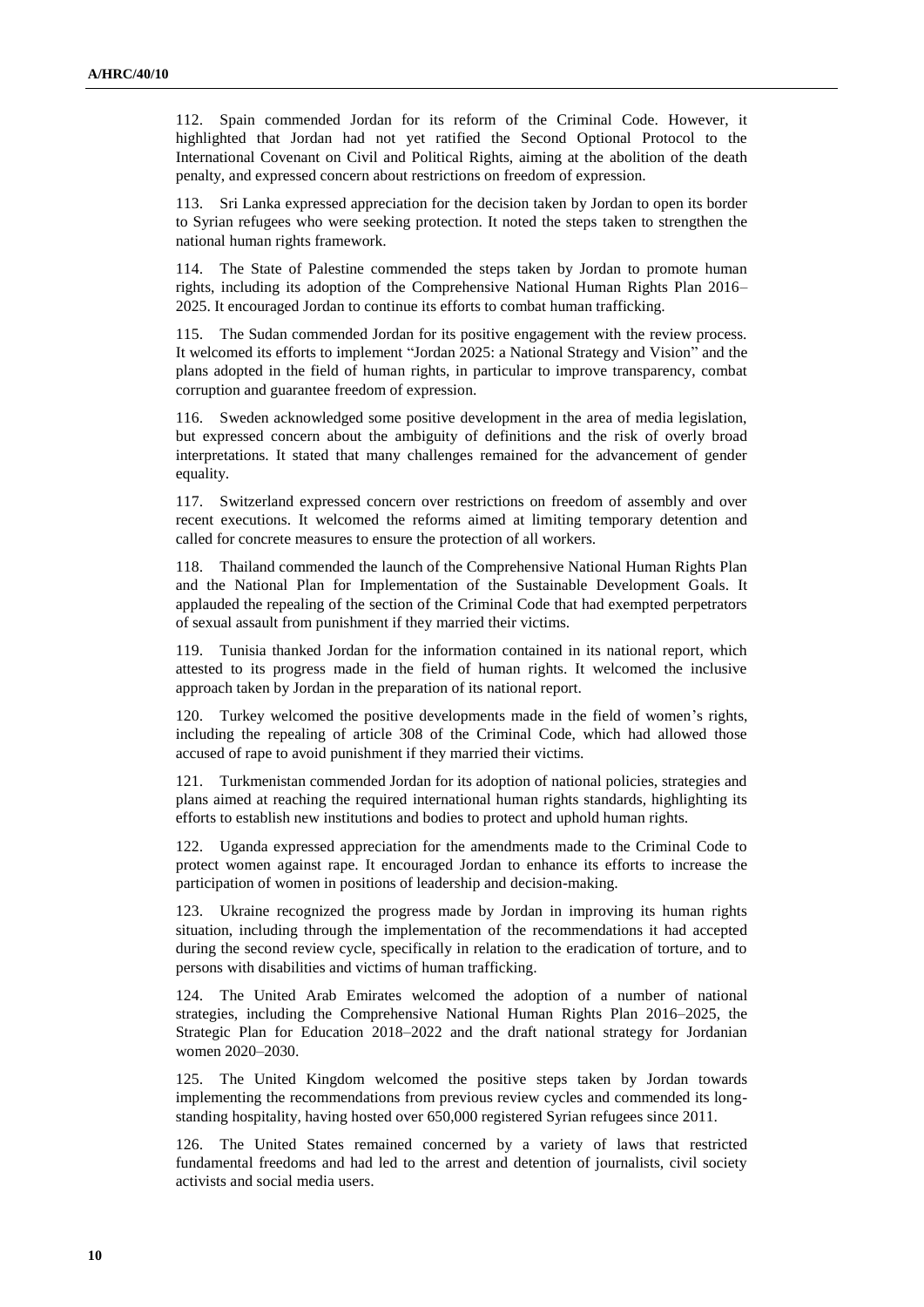127. Uruguay welcomed the efforts made by Jordan to increase the participation of women in the public sphere, and the recent amendment to the Criminal Code to protect victims of rape.

128. The Bolivarian Republic of Venezuela observed that Jordan had strengthened its human rights framework through developing strategies to promote the protection of human rights, including the project for the empowerment of women in the public sector and the Plan for Implementation of the Sustainable Development Goals 2030.

129. Brazil encouraged Jordan to reinforce the protection of human rights online, by ensuring that its definition of hate speech did not restrict freedom of expression and that surveillance activities respected the right to privacy. It commended the amendments made to the Criminal Code and the Protection from Domestic Violence Act.

130. The delegation reiterated that the definition of torture in Jordan was in line with the definition under the Convention against Torture, and that torture was considered a crime if it led to grave injury or disease. In 2014, national legislation had been amended to align detention standards with international norms.

131. Jordan was committed to preventing the exploitation of children. It had also adopted measures relating to the freedom of trade unions and had taken into account the right of migrants to work.

132. In 2014, Jordan had adopted a decision to provide migrant children with access to education, health care and the labour market, and those children had been given identity cards. A special commission had also been set up to provide alternative housing for persons with disabilities.

133. The Jordanian National Commission for Women had proposed amendments to the labour code, and as a result parental leave was now granted in Jordan and children enjoyed more benefits. The participation of women in the public sphere was increasing and the Government was seeking to amend curricula to increase the number of women in leadership positions.

134. The delegation noted that the law on cybercrime needed to be amended and brought into line with international standards.

## **II. Conclusions and/or recommendations**

135. **The recommendations formulated during the interactive dialogue/listed below have been examined by Jordan and enjoy the support of Jordan:**

135.1 **Pursue efforts to follow up on the implementation of the Comprehensive National Human Rights Plan (Bahrain);**

135.2 **Provide the necessary support to the Office of the Government Coordinator for Human Rights in order to continue interaction with all stakeholders in the field of human rights (Bahrain);**

135.3 **Continue promoting the rights of the people through national strategies, including by adopting the national strategy for the prevention of human trafficking (Brunei Darussalam);**

135.4 **Continue working on the effective implementation of the Comprehensive National Human Rights Plan until 2025, with the broad participation of society (Cuba);**

135.5 **Continue to support and strengthen the institutional framework for the respect of human rights and fundamental freedoms (Egypt);**

135.6 **Strengthen the legal framework for the protection of women against domestic violence (Albania);**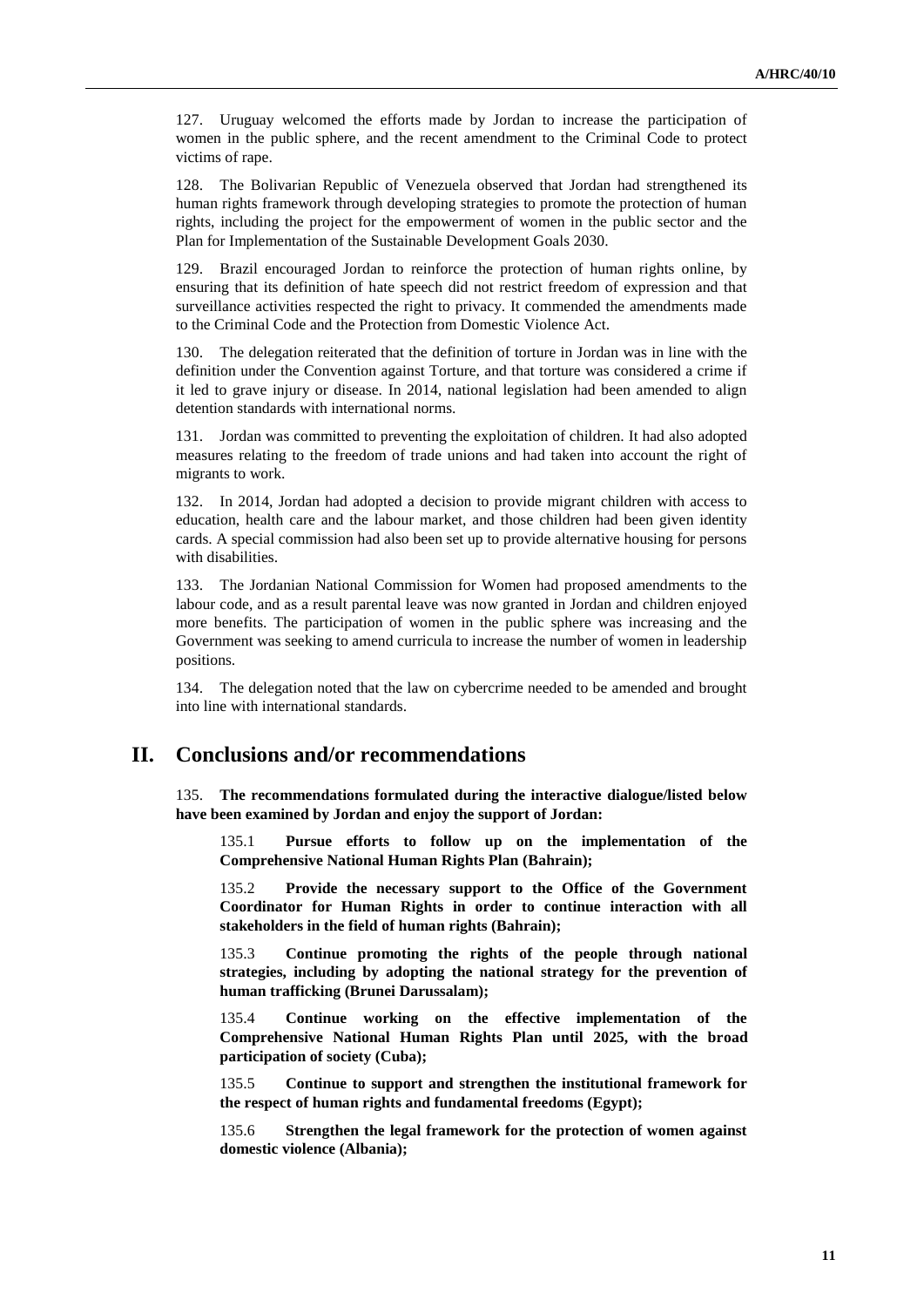135.7 **Proceed with implementation of the executive plan on raising awareness of the principles of the rule of law, equality and citizenship (Georgia);**

135.8 **Continue providing human rights educational programmes for law enforcement officers on the issue of combating torture and on respect for human rights, and ensure that all allegations of torture are promptly, thoroughly and independently investigated (Greece);**

135.9 **Recognize the important work of human rights defenders facing discrimination or marginalization and ensure effective protection against the threats and violence they face (Iceland);**

135.10 **Strengthen effective implementation of its legal framework for the protection of women (India);**

136.11 **Continue to implement the Comprehensive National Human Rights Plan 2016–2025 and address existing challenges, with the participation of all sections of Jordanian society (Indonesia);**

135.12 **Continue efforts to implement the amendments to the labour code which were adopted by the Council of Ministers of Jordan in 2010 and broaden the legal assistance fund (Iraq);**

135.13 **Continue efforts to take the necessary measures to implement provisions on community penalties and alternative penalties (Kuwait);**

135.14 **Increase legislation protecting women in the labour market (Kuwait);**

135.15 **Continue disseminating human rights principles and concepts in detention and pre-detention centres as well as in rehabilitation centres (Lebanon);**

135.16 **Amend the labour law to protect the rights of agricultural workers, including legal safeguards to ensure decent working conditions (Netherlands);**

135.17 **Continue to strengthen its legal and institutional frameworks, with a view to further ensuring the promotion and protection of the rights of migrant workers, especially domestic workers (Nigeria);**

135.18 **Strengthen punishment for perpetrators of trafficking crimes, in particular when the victim is a child or a woman, to contribute to their protection (Pakistan);**

135.19 **Continue the zero-tolerance policy against human trafficking, and strengthen measures to address various forms of trafficking, including new trends (Philippines);**

135.20 **Create a national mechanism for implementation, reporting and follow-up on the recommendations from the universal periodic review, the treaty bodies and the special procedures of the Human Rights Council (Portugal);**

135.21 **Pursue efforts to establish a national system of human rights institutions (Russian Federation);**

135.22 **Accelerate efforts to adopt alternative measures to deprivation of liberty in the juvenile justice system (Saudi Arabia);**

135.23 **Support regional human rights training in the regional centres of the Public Security Directorate (Saudi Arabia);**

135.24 **Finalize the draft national strategy for Jordanian women (2020–2030) and the draft national strategy for the prevention of human trafficking (2018– 2021) (Senegal);**

135.25 **Allocate sufficient resources to ensure the effective implementation of the National Strategy for Women once it has been updated (Singapore);**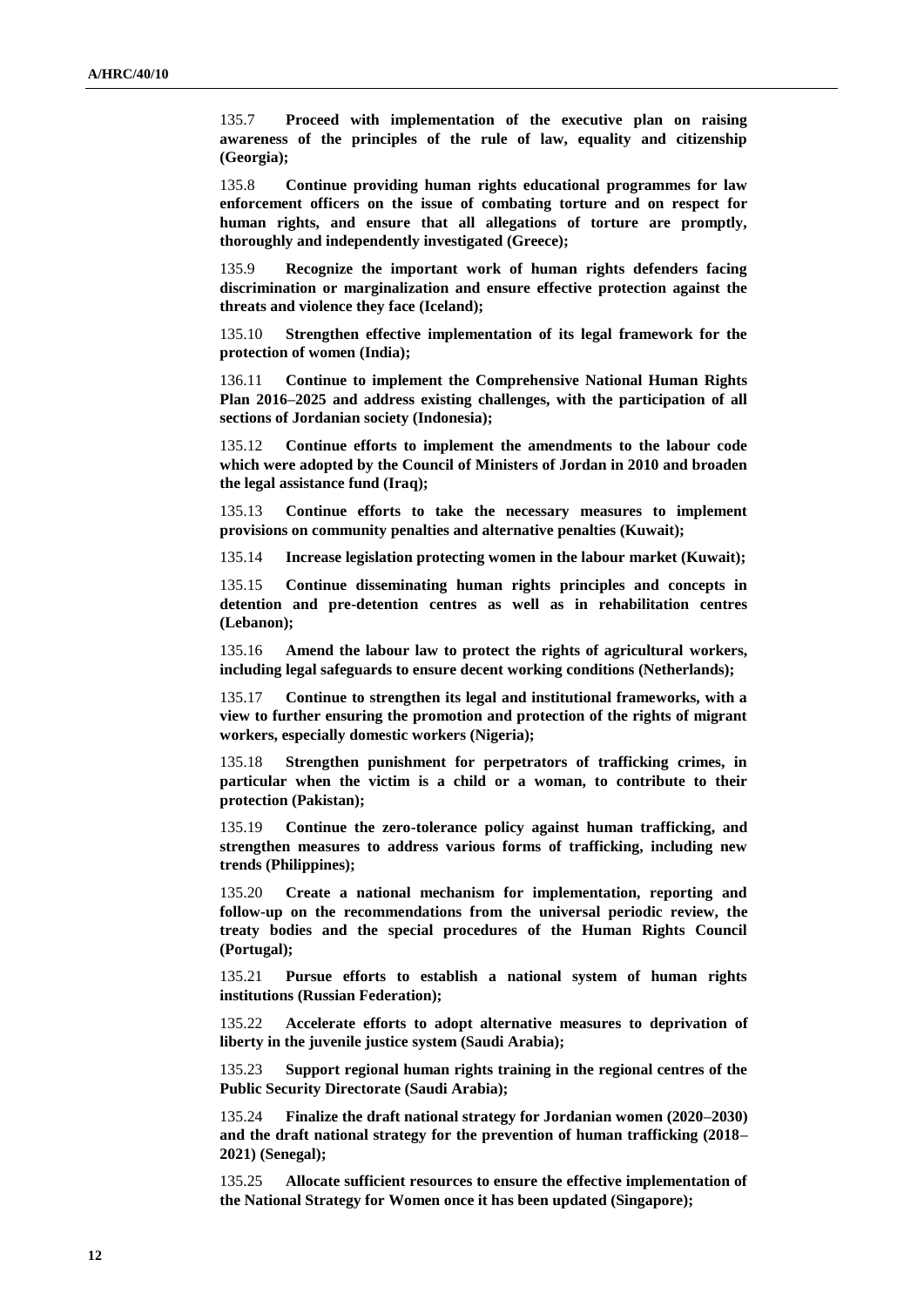135.26 **Review the Press and Publications Act in order to fully guarantee the right to freedom of expression (Spain);**

135.27 **Amend article 72 of the labour law to make it more comprehensive in order to allow for women to participate in the workforce and encourage childcare to be a shared responsibility between both parents (Sweden);**

135.28 **Strengthen the relevant legal frameworks to further protect women against all forms of violence, including domestic violence, and ensure adequate support and redress to victims (Thailand);**

135.29 **Strengthen the legal assistance system for stakeholders (Tunisia);**

135.30 **Continue reviewing its legal framework for the protection of women against gender-based violence and domestic violence (Turkey);**

135.31 **Consider the elaboration of a comprehensive strategy to modify and eliminate all attitudes and stereotypes that discriminate against women (Turkey);**

135.32 **Continue the current political reform process through the adoption of relevant road maps for development to respect human rights and fundamental freedoms (Turkmenistan);**

135.33 **Take further measures to promote and protect the rights of women, children and persons with disabilities through developing or improving national strategies (Turkmenistan);**

135.34 **Continue efforts to campaign against gender-based violence and to raise awareness in local communities about the importance of ending child marriage (Uganda);**

135.35 **Continue to strengthen the institutional capacity of the Jordanian National Committee for Women's Affairs to enable it to carry out its mandate (Uganda);**

135.36 **Ensure effective protection of the rights of the child through developing a State strategy and national legislation (Ukraine);**

135.37 **Consider including measures aimed at ensuring increased efficiency (Azerbaijan);**

135.38 **Engage in further collaboration to continue the implementation of the Comprehensive National Human Rights Plan for 2016–2025 (Oman);**

135.39 **Adopt a global strategy to eliminate discrimination in law and in practice against marginalized and disadvantaged children (Congo);**

135.40 **Take measures to end the discriminatory classification of children on any grounds and discrimination against all groups of children in marginalized or disadvantaged situations (Fiji);**

135.41 **Consider a national strategy to eliminate all forms of discrimination against all groups of children in marginalized and disadvantaged situations (India);**

135.42 **Enhance efforts to eradicate all forms of discrimination, in particular against women, including in the Criminal Code (Italy);**

135.43 **Continue efforts to achieve gender equality and equal opportunities in the labour market (Malaysia);**

135.44 **Tackle the forms of discrimination and inequality still affecting women and children (Romania);**

135.45 **Pursue efforts to combat discrimination against persons of non-Jordanian origin and migrant workers (Russian Federation);**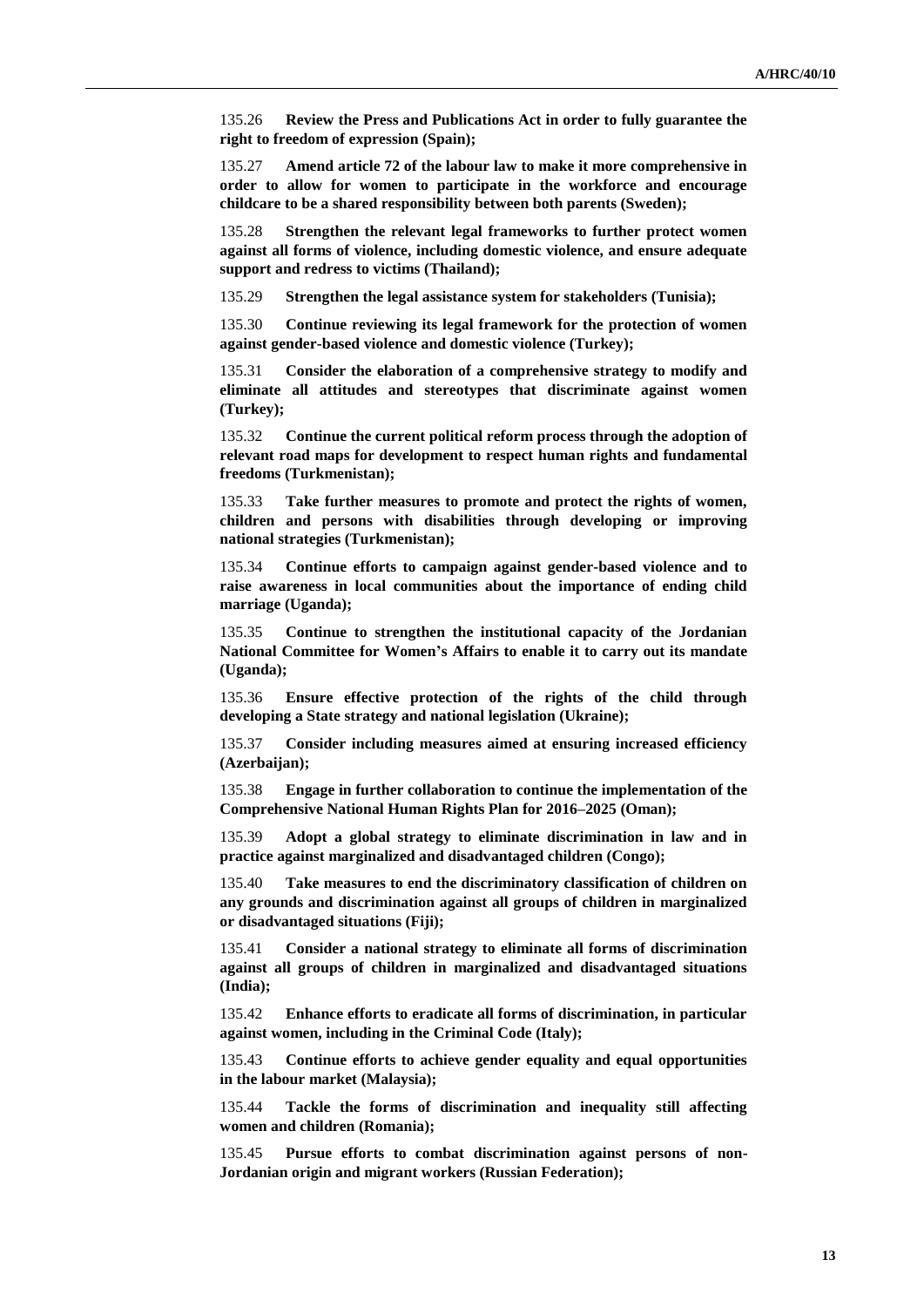135.46 **Continue the practice of consulting with civil society on the implementation of the 2030 Agenda for Sustainable Development (Belarus);**

135.47 **Strengthen efforts to adopt policies and programmes in relation to climate change and environmental protection (Fiji);**

135.48 **Encourage labour-intensive production sectors to alleviate unemployment and create more job opportunities (India);**

135.49 **Make more efforts to implement the Sustainable Development Goals (State of Palestine);**

135.50 **Provide technical and financial resources to implement the provisions of the Rights of Persons with Disabilities Act (Oman);**

135.51 **Continue its efforts aimed at improving detention environments and its adaptation to international standards (Georgia);**

135.52 **Ensure that the prohibition of torture is absolute and non-derogable, in accordance with article 2 (2) of the Convention against Torture (Hungary);**

135.53 **Adopt measures to prevent and fight episodes of torture (Italy);**

135.54 **Step up training and capacity-building of law enforcement personnel with respect to the initial stages of investigation and a fair trial (China);**

135.55 **Continue to disseminate a culture of human rights and promote fair trial guarantees to competent law enforcement authorities (Egypt);**

135.56 **Limit the use of administrative detention and ensure that judgments are held within a reasonable period of time (France);**

135.57 **Step up specialized training for judges (Algeria);**

135.58 **Continue working on building judicial capacities, including the training of judges, and take the necessary measures to use modern technologies in judicial proceedings (Lebanon);**

135.59 **Promote specialization in the legal profession and its institutions (Morocco);**

135.60 **Reinforce the role of judicial inspection (Oman);**

135.61 **Strengthen the independence of the judiciary by improving the work of the general secretariat of the Judicial Council (Qatar);**

135.62 **Organize specialized training courses for public prosecutors and sensitize them to other practices in other countries, to implement human rights standards and make use of them in referring cases involving torture, juveniles and human trafficking to the specialized courts (Qatar);**

135.63 **Allocate sufficient resources to public prosecutors for the effective investigation of allegations of torture (Republic of Korea);**

135.64 **Enhance the use of alternatives to pretrial detention (Sudan);**

135.65 **Continue efforts to train detention centre personnel on the provisions of international conventions and international standards relating to detention centres (United Arab Emirates);**

135.66 **Strengthen programmes aimed at building capacity for judges, prosecutors, lawyers and officials responsible for compliance with the law, in application of the standards of international organizations relating to women's rights (Bolivarian Republic of Venezuela);**

135.67 **Continue the policy of maintaining an atmosphere of tolerance and respect for religious diversity (Belarus);**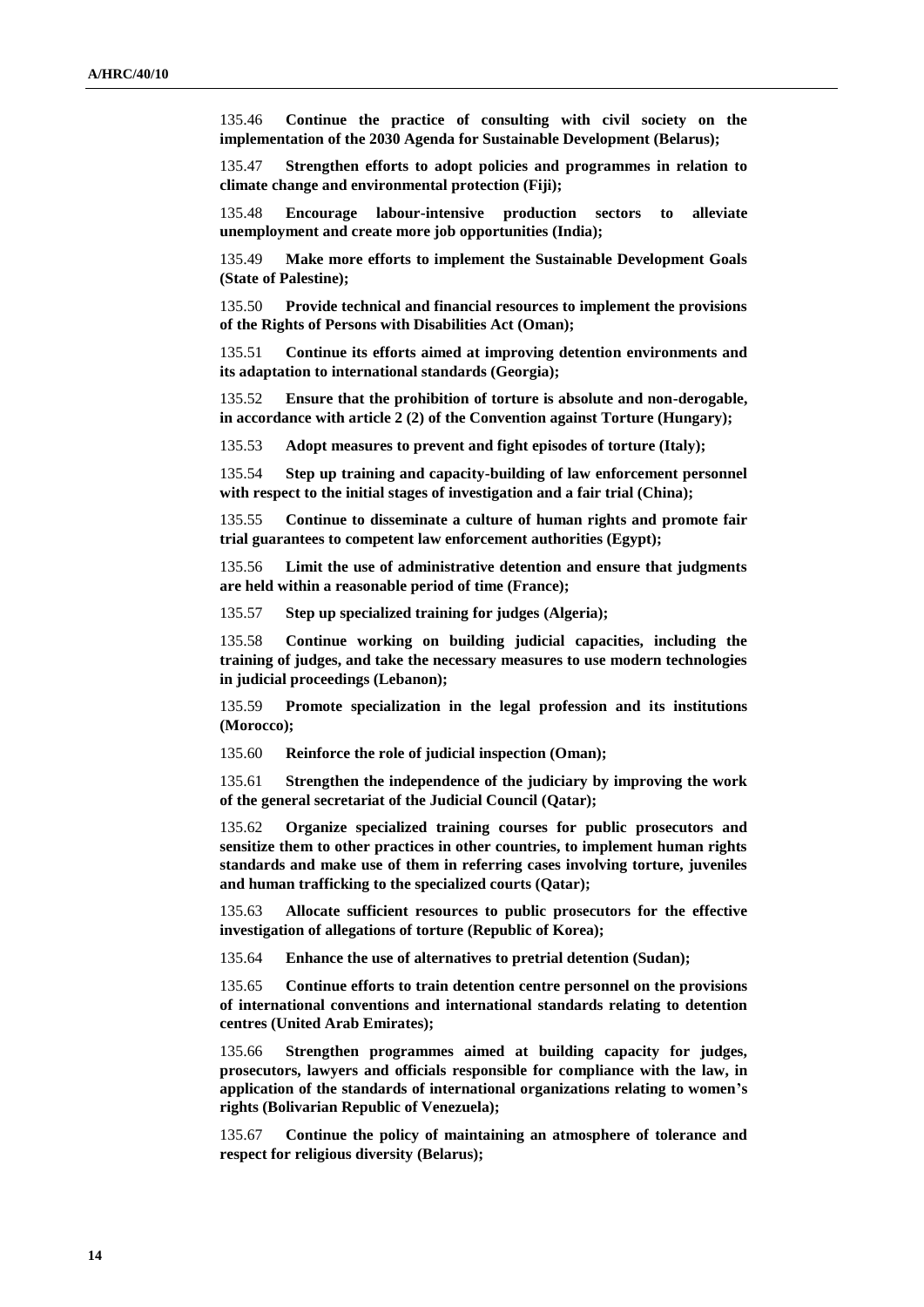135.68 **Ensure that all surveillance of communications is conducted with respect for the right to privacy and in compliance with Jordan's human rights obligations (Iceland);**

135.69 **Promote dialogue with civil society organizations, human rights defenders and other relevant stakeholders in order to reform current legislation on freedom of expression (Italy);**

135.70 **Redouble efforts and commitments for the promotion and protection of human rights and fundamental freedoms (Nigeria);**

135.71 **Ensure that all domestic legislation is in compliance with the International Covenant on Civil and Political Rights, particularly in relation to the right to freedom of expression (Norway);**

135.72 **Ensure a safe and enabling environment for journalists and media workers, and ensure freedom of the media and a space for civil society free from interference, threats and intimidation (Slovakia);**

135.73 **Continue efforts to combat human trafficking, especially in the case of migrant workers (Bangladesh);**

135.74 **Strengthen measures to safeguard the rights of foreign female domestic workers (Bangladesh);**

135.75 **Step up efforts to combat trafficking, particularly in women and children from the migrant community, refugees and asylum seekers, and improve the relevant legislation and its application (Belarus);**

135.76 **Ensure effective protection of foreign domestic workers (Congo);**

135.77 **Continue efforts to combat trafficking in persons by, inter alia, strengthening its preventive measures (Greece);**

135.78 **Strengthen its actions to prevent and combat all forms of violence against women and girls, trafficking in persons and harmful practices such as early marriage (Honduras);**

135.79 **Step up efforts nationally to combat child labour and trafficking in persons (Algeria);**

135.80 **Promote efforts to counter human trafficking, especially in women and girls (Iraq);**

135.81 **Accelerate its efforts to combat trafficking in persons and various forms of labour exploitation of non-Jordanians living in the territory, especially women and children (Myanmar);**

135.82 **Continue to fight human trafficking (Serbia);**

135.83 **Continue to accelerate efforts to eliminate child labour, in particular girls working as domestic workers, ensuring that legal action is taken against perpetrators (Sri Lanka);**

135.84 **Continue to prevent trafficking in women and girls with regular monitoring (Sri Lanka);**

135.85 **Strengthen its labour protection with an emphasis on migrant workers, domestic workers and children, especially by increasing their access to health services and education and improving working conditions in line with international standards (Thailand);**

135.86 **Continue its efforts to improve health-care coverage for the population (Colombia);**

135.87 **Continue efforts to improve the country's health-care system, especially for children (Maldives);**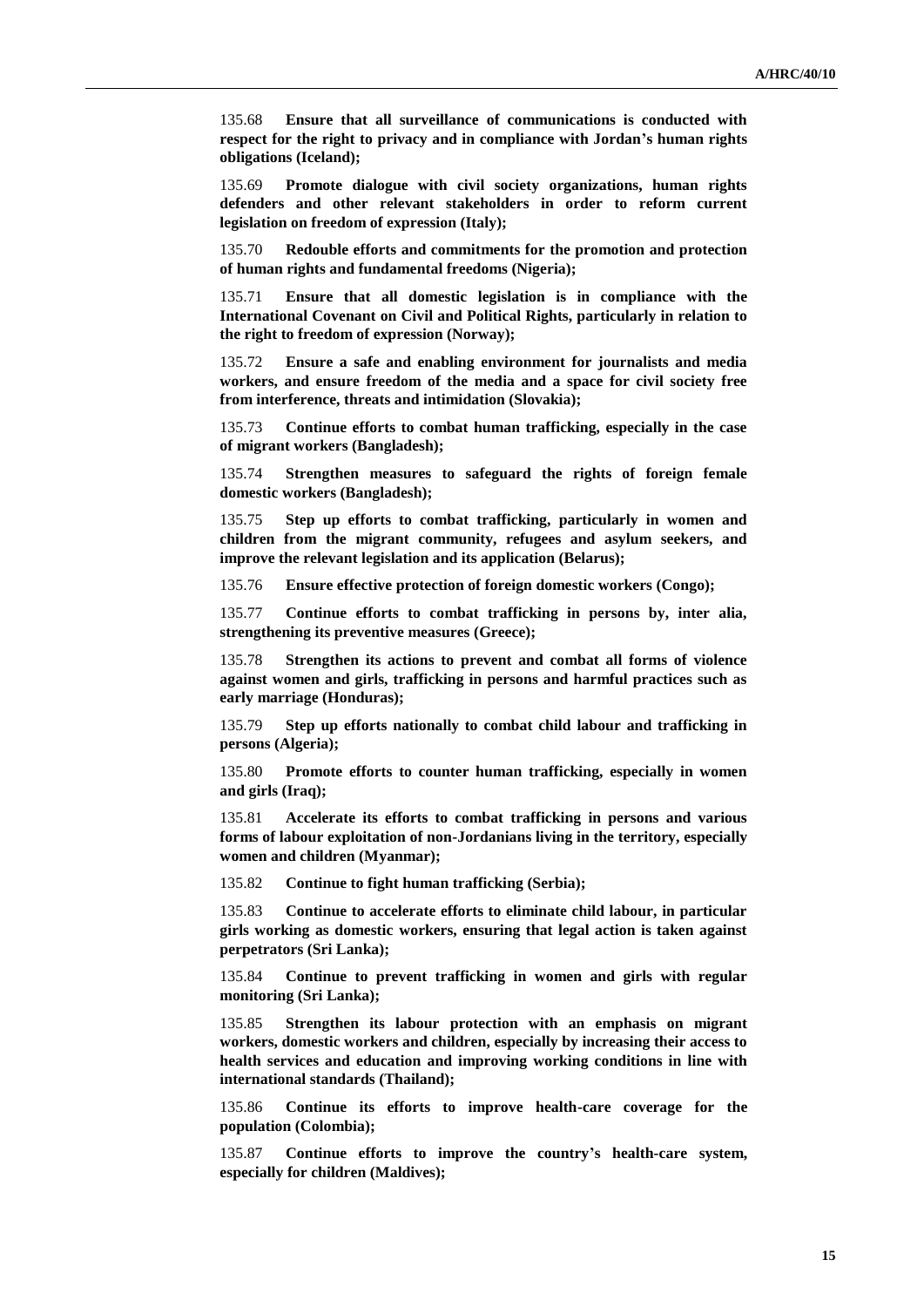135.88 **Take the necessary measures for further improvement of access to education in terms of quality and inclusiveness (Afghanistan);**

135.89 **Continue implementing measures for the development of the education system, including an extension of literacy programmes and bearing in mind the principle of equality (Cuba);**

135.90 **Continue efforts to take all necessary measures to improve access to education for children in rural and remote areas, and ensure that no child is deprived of education services (Mauritius);**

135.91 **Take immediate measures for the protection of women's rights, including strengthening laws to address violence against women (Botswana);**

135.92 **Continue efforts to empower women in the country in line with its national strategy and the Sustainable Development Goals (Brunei Darussalam);**

135.93 **Continue implementation of initiatives to encourage the empowerment of women and to facilitate a higher proportion of women in managerial positions in public institutions and private businesses (Bulgaria);**

135.94 **Take further steps to remove the persisting barriers to women's access to justice (Albania);**

135.95 **Take further steps to address discrimination against women, with a particular focus on women's access to justice and reducing violence against women (Fiji);**

135.96 **Continue to advance the role of women in economic and political life, including by increasing their representation in the parliament (Indonesia);**

135.97 **Promote efforts towards raising awareness and education among different social groups, especially women and workers (Iraq);**

135.98 **Take further steps to promote gender equality and women's empowerment (Kazakhstan);**

135.99 **Continue efforts to promote the rights of women through education and training programmes (Lao People's Democratic Republic);**

135.100 **Amend the criminal procedures to guarantee that a detained person is medically assessed before admission to a detention centre (Germany);**

135.101 **Continue to conduct awareness-raising campaigns to address violence against women (Malta);**

135.102 **Pursue measures to ensure appropriate representation of women in political life (Nepal);**

135.103 **Fully implement all measures to prevent any and all violence against women and girls and bring the perpetrators of such violence to justice (Australia);**

135.104 **Continue efforts to combat violence against women and to ensure gender parity (Tunisia);**

135.105 **Establish a mechanism to implement the recommendations of the Special Rapporteur on violence against women, its causes and consequences (United Kingdom of Great Britain and Northern Ireland);**

135.106 **Continue its efforts to raise awareness among women of their rights (Azerbaijan);**

135.107 **Include sections on women's rights and gender equality in the curriculum at all levels of education (Azerbaijan);**

135.108 **Redouble efforts to protect women and girls from violence and discrimination (Uruguay);**

135.109 **Continue active efforts in the area of human rights (Kazakhstan);**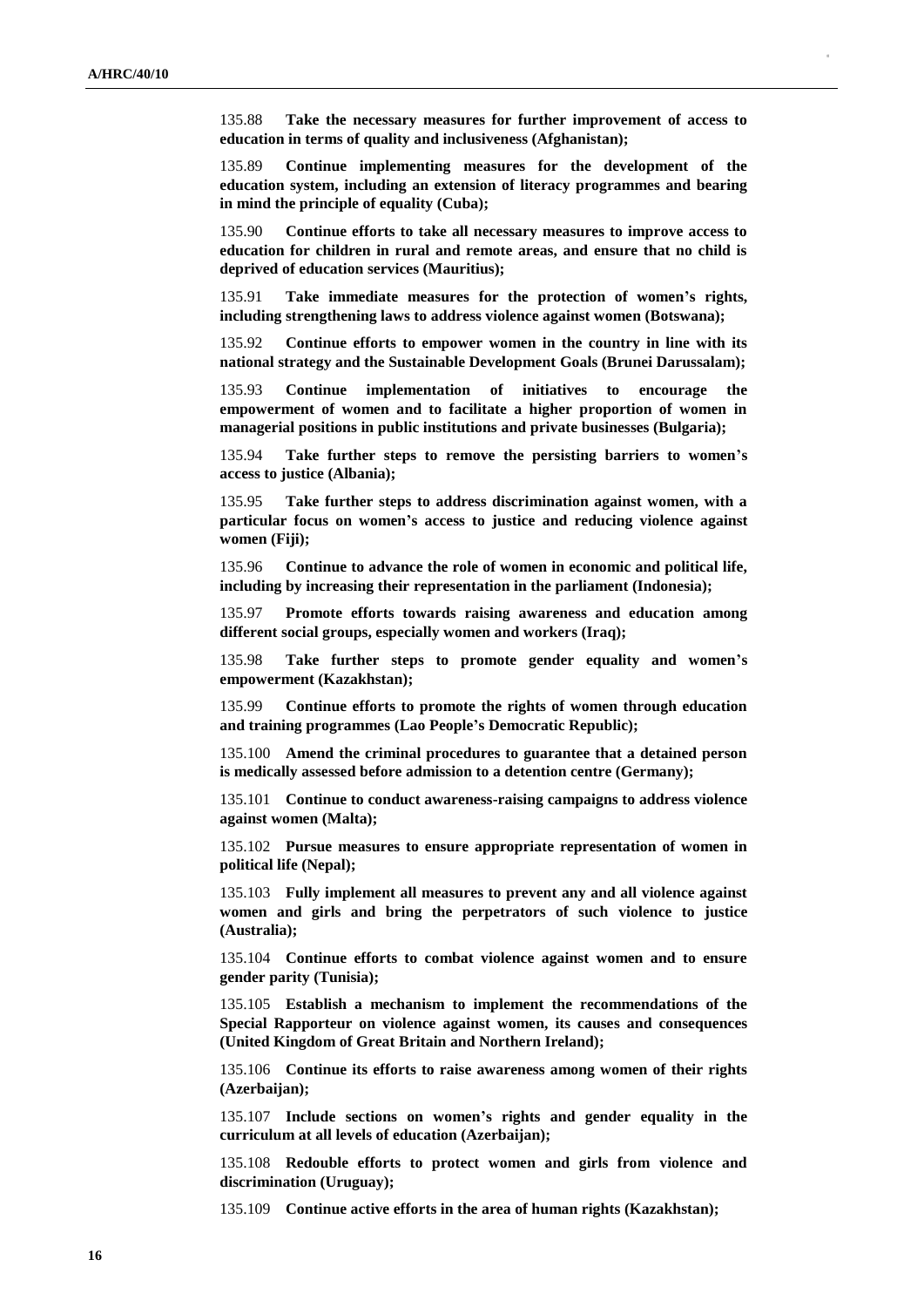135.110 **Continue implementing the system of aftercare for juveniles to ensure that there is no return to or repetition of offending (Yemen);**

135.111 **Step up efforts aimed at ending and discouraging child labour, including enactment and enforcement of legislation on the minimum age for employment (Botswana);**

135.112 **Develop legal mechanisms to protect children and continue efforts to combat child labour (Malaysia);**

135.113 **Continue efforts to raise awareness to prevent child marriage (Maldives);**

135.114 **Enforce more effective measures to tackle the issue of early and forced marriage, especially among refugee communities (Myanmar);**

135.115 **Increase measures to ensure that all refugee children have access to education and ensure the protection of refugee children from labour exploitation (Argentina);**

135.116 **Continue focusing on the situation of the less fortunate groups of the Dom community and facilitate their access to services and contribute to the improvement of their living conditions and their integration in society (Yemen);**

135.117 **Continue strengthening its efforts in the promotion and protection of the rights of elderly persons and persons with disabilities (Bulgaria);**

135.118 **Actively seek support in technical assistance and capacity-building to implement the Rights of Persons with Disabilities Act of 2017 (China);**

135.119 **Continue to improve the living standards and conditions of persons with disabilities, especially children with disabilities, to ensure that their basic needs are met (Lao People's Democratic Republic);**

135.120 **Continue to take measures to improve access for persons with disabilities to public facilities and to create modes of transport for use by persons with disabilities, and continue its sincere quest to consolidate the human rights system (Libya);**

135.121 **Strengthen the implementation of necessary measures for disabled students by creating accessible conditions in educational institutions in order to achieve greater inclusion in Jordanian society (Angola);**

135.122 **Continue efforts to promote the organization of programmes to enhance the independence of persons with special needs (Morocco);**

135.123 **Pursue efforts to promote the participation and empowerment of persons with disabilities in the labour market by amending legislation and creating an appropriate working environment for them (Pakistan);**

135.124 **Adopt measures to combat violence, abuse and neglect of persons with psychosocial disabilities and mental health conditions, in particular those living in "shelters", and respect their autonomy and free and informed consent while promoting their inclusion in the community and combating institutionalization (Portugal);**

135.125 **Implement the provisions of the new law to improve the living conditions of persons with disabilities (Senegal);**

135.126 **Pursue measures aimed at improving the situation of people with disabilities, in particular on their social inclusion (Serbia);**

135.127 **Continue to implement measures to promote the inclusion of persons with disabilities, particularly in educational institutions (Singapore);**

135.128 **Take measures to implement the national plan to integrate persons with disabilities in educational institutions and allocate the necessary budget to that plan (Sudan);**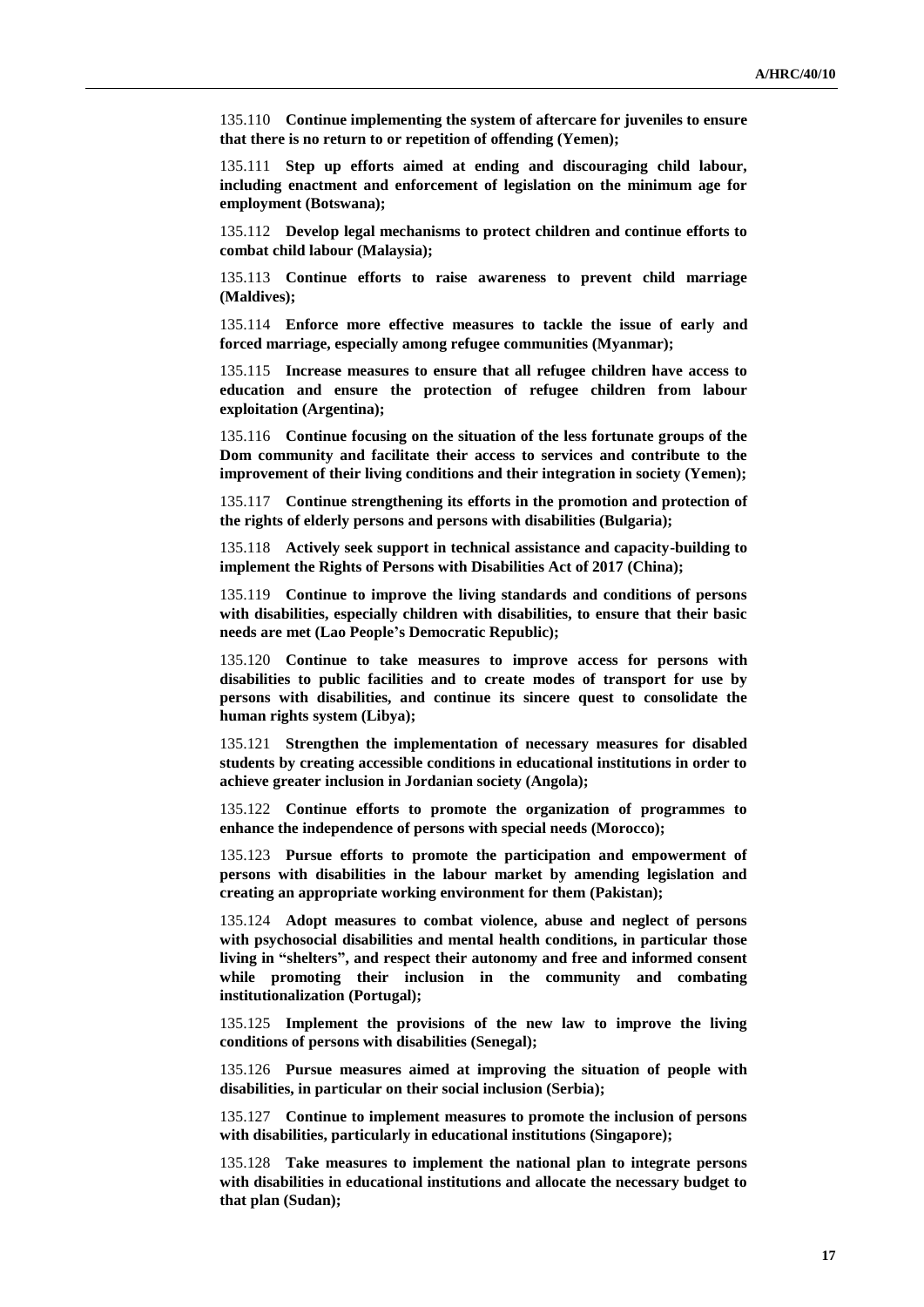135.129 **Continue efforts to enact labour legislation that protects migrants and governs the work of employment agencies (State of Palestine);**

135.130 **Continue efforts to protect migrant workers by creating a healthy and favourable environment through amending legislation to strengthen the inspection of establishments (Tunisia);**

135.131 **Strengthen legal protection for migrant workers by increasing labour inspections and public sector training, prosecuting employers who confiscate employees' passports and bringing penalties for sex trafficking crimes into line with other serious crimes (United Kingdom of Great Britain and Northern Ireland).**

136. **The following recommendations will be examined by Jordan, which will provide responses in due time, but no later than the fortieth session of the Human Rights Council:**

136.1 **Define in law the crime of torture in accordance with article 1 of the Convention against Torture, with appropriate punishment attached to it (Chile);**

136.2 **Amend laws that impede freedom of expression and information (France);**

136.3 **Expand the authority and available resources of the National Centre for Human Rights, the national human rights institution (Republic of Korea);**

136.4 **Modify article 208 of the Criminal Code so that torture is categorized as a serious crime instead of a minor crime (Spain);**

136.5 **Revise and specify the definition of incitement of hatred in the amended 2011 law on cybercrime (Sweden);**

136.6 **Form a committee of independent experts to consider amendments to media-related legislation and institutions (Sweden);**

136.7 **Adopt comprehensive national legislation to prohibit direct and indirect racial discrimination, in accordance with the International Convention on the Elimination of All Forms of Racial Discrimination, including all prohibited grounds of discrimination under article 1 (Côte d'Ivoire);**

136.8 **Pursue efforts to prevent torture, including by reviewing the Criminal Code (Republic of Korea);**

136.9 **Increase the number of shelters for victims of gender-based violence and honour crimes (Spain);**

136.10 **Limit the use of administrative detention, respecting the rights of prisoners as specified in article 9 of the International Covenant on Civil and Political Rights (Ireland);**

136.11 **Consider revising the use of administrative detention and take measures to guarantee access to legal assistance (Italy);**

136.12 **Recognize the need to adopt a definition of torture in keeping with article 1 of the Convention against Torture (Mexico);**

136.13 **Amend the Anti-Terrorism Law to bring it into line with the International Covenant on Civil and Political Rights (Belgium);**

136.14 **Guarantee freedom of expression and halt the detention of all writers, journalists and website editors based on charges related to freedom of expression, and abolish the Criminal Code articles which place impermissible restrictions on freedom of expression both offline and online (Czechia);**

136.15 **Enable unrestricted access to the Internet for all members of society by ensuring cybersecurity and the safe flow of information, without violating freedom of expression or the right to privacy (Estonia);**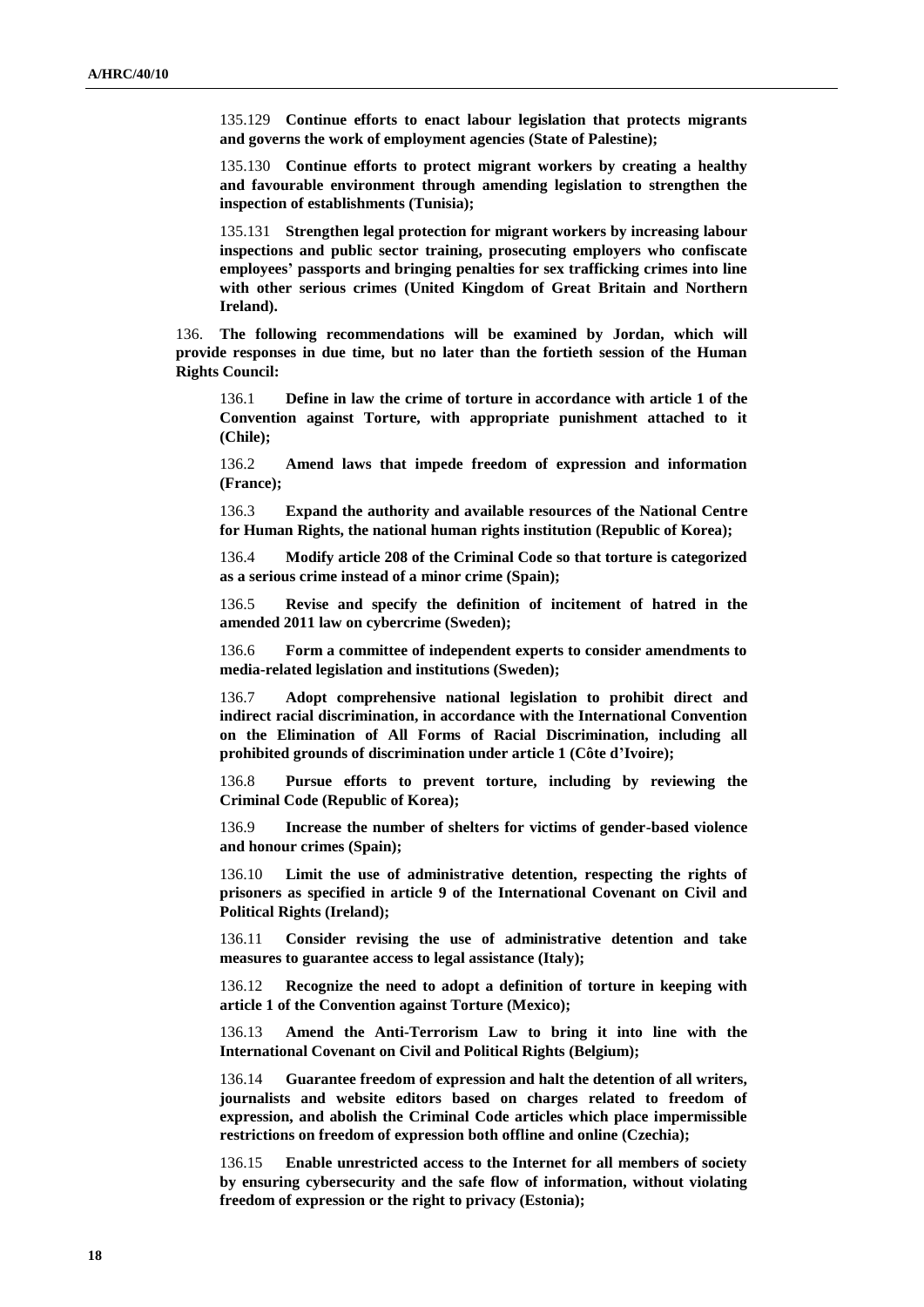136.16 **Facilitate the creation and operation of civil society organizations by amending the law of societies in accordance with the requirements of the International Covenant on Civil and Political Rights, by limiting State interference, in particular restrictions on funding, and by ensuring that any such interference is exercised in an accountable and transparent way (Germany);**

136.17 **Review its legislation and practices with the aim of ensuring that all persons and civil society actors, including human rights defenders and journalists, can freely exercise their rights to freedom of expression, association and peaceful assembly, both online and offline, as provided for by international human rights law (Lithuania);**

136.18 **Re-evaluate the recent amendments to the Press and Publications Act, the law on cybercrime and the Criminal Code to ensure that legislation and practice are in conformity with international human rights law and standards, in particular the right to freedom of expression under article 19 of the International Covenant on Civil and Political Rights (Austria);**

136.19 **Amend the labour code to align it with international labour standards, including allowing foreign workers to form and head trade unions (United States of America);**

136.20 **Continue to ensure effective access to justice for women migrant domestic workers, including by guaranteeing their safety and residence, while legal proceedings are under way (Indonesia);**

136.21 **Deepen the measures to guarantee the principle of non-refoulement (Argentina).**

137. **The recommendations formulated during the interactive dialogue/listed below have been examined by Jordan and have been noted by Jordan:**

137.1 **Ratify other international human rights legal instruments to which Jordan is not yet a party (Angola);**

137.2 **Ratify the Optional Protocol to the Convention against Torture and Other Cruel, Inhuman or Degrading Treatment or Punishment (Denmark) (Estonia) (Chile) (Ukraine) (Honduras) (Spain);**

137.3 **Ratify the International Convention for the Protection of All Persons from Enforced Disappearance (Montenegro); Consider ratifying the International Convention for the Protection of All Persons from Enforced Disappearance (Sri Lanka);**

137.4 **Ratify the Second Optional Protocol to the International Covenant on Civil and Political Rights (Honduras); Ratify the Second Optional Protocol to the International Covenant on Civil and Political Rights, aiming at the abolition of the death penalty (Croatia); Ratify the Second Optional Protocol to the International Covenant on Civil and Political Rights, aiming at the abolition of the death penalty (Montenegro);**

137.5 **Pursue efforts to refrain from using the death penalty and further reduce the number of capital crimes, with a view to abolishing the death penalty (Slovakia);**

137.6 **Establish a moratorium on the death penalty as a step towards its complete abolition and accede to the Second Optional Protocol to the International Covenant on Civil and Political Rights (Australia);**

137.7 **Re-establish the moratorium on the death penalty (Chile); Consider the adoption of a moratorium on the death penalty (Italy);**

137.8 **Establish an official moratorium on the death penalty and revise the laws that call for its mandatory imposition or its application for crimes other than the "most serious crimes" (Brazil);**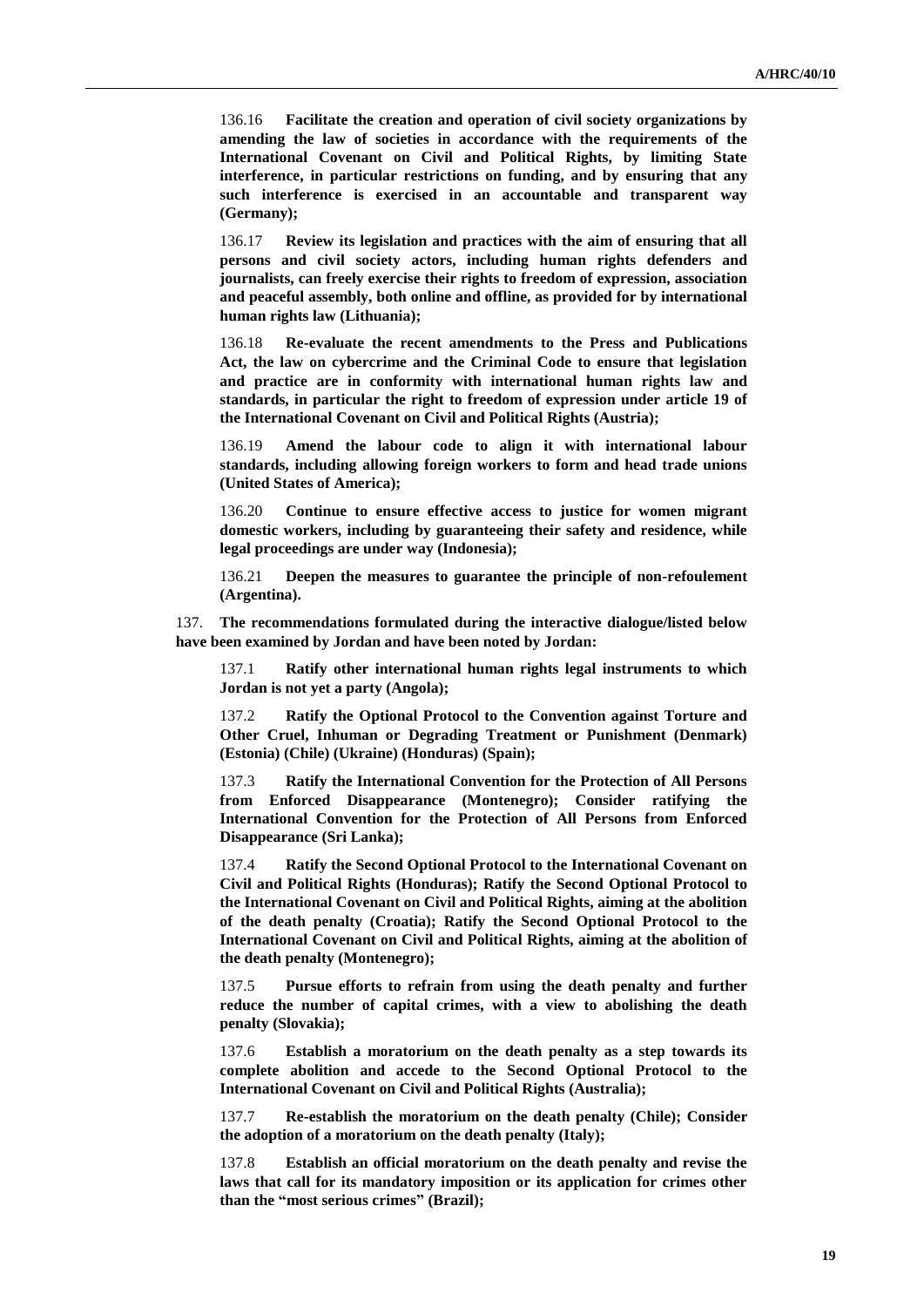137.9 **Reinstate the moratorium on the death penalty, as a step towards its abolition (Albania); Reinstate its moratorium on the death penalty with a view to its complete abolition (Fiji); Restore its moratorium on the application of the death penalty and take the necessary steps for its definitive abolition (Honduras); Establish a moratorium on executions and commute all existing death sentences for the full abolition of the death penalty (Iceland); Establish a moratorium on the application of the death penalty with a view to abolishing it (Lithuania); Restore the moratorium on the death penalty with a view to its abolition (Mexico); Following our recommendations in 2013, take the necessary measures to remove the death penalty from the Jordanian legal framework (Argentina); Abolish the death penalty (Norway); Re-establish a de facto moratorium on the death penalty with a view to its abolition (Portugal); Restore the moratorium on the implementation of the death penalty as a first step towards its abolition (Spain); Reinstate a moratorium as a first step towards the abolition of the death penalty (Austria); Establish a moratorium on the abolition of the death penalty (Switzerland); Abolish the death penalty, restore without delay the moratorium on executions and ratify the Second Optional Protocol to the International Covenant on Civil and Political Rights (France);**

137.10 **Consider ratifying the Second Optional Protocol to the International Covenant on Civil and Political Rights, aiming at the abolition of the death penalty, while also establishing a de facto moratorium (Uruguay);**

137.11 **Consider the possibility of restoring the moratorium on the death penalty and joining the Second Optional Protocol to the International Covenant on Civil and Political Rights, aiming at the abolition of the death penalty (Colombia); Reinstate a moratorium on the death penalty and ultimately ratify the Second Optional Protocol to the International Covenant on Civil and Political Rights (Estonia);**

137.12 **Ratify the first Optional Protocol to the International Covenant on Civil and Political Rights (Honduras);**

137.13 **Ratify the Optional Protocol to the Convention on the Elimination of All Forms of Discrimination against Women (Denmark); Ratify the Optional Protocol to the Convention on the Elimination of All Forms of Discrimination against Women (Colombia);** 

137.14 **Support more effective implementation of the provisions of the Convention against Torture, submit its pending reports to the Committee against Torture, accede to the Optional Protocol to the Convention against Torture and establish its national preventive mechanism accordingly (Czechia);**

137.15 **Consider acceding to the Optional Protocol to the Convention on the Elimination of All Forms of Discrimination against Women (Sri Lanka);**

137.16 **Consider acceding to the Optional Protocol to the Convention against Torture (Sri Lanka);**

137.17 **Ratify the human rights instruments to which it is not yet a party, in particular the International Convention on the Protection of the Rights of All Migrant Workers and Members of Their Families (Honduras);**

137.18 **Ratify the International Convention on the Protection of the Rights of All Migrant Workers and Members of Their Families (Bangladesh);**

137.19 **Ratify the 1954 Convention relating to the Status of Stateless Persons and the 1961 Convention on the Reduction of Statelessness (Honduras) (Côte d'Ivoire);**

137.20 **Ratify, without any reservations, the Agreement on the Privileges and Immunities of the International Criminal Court (Norway);**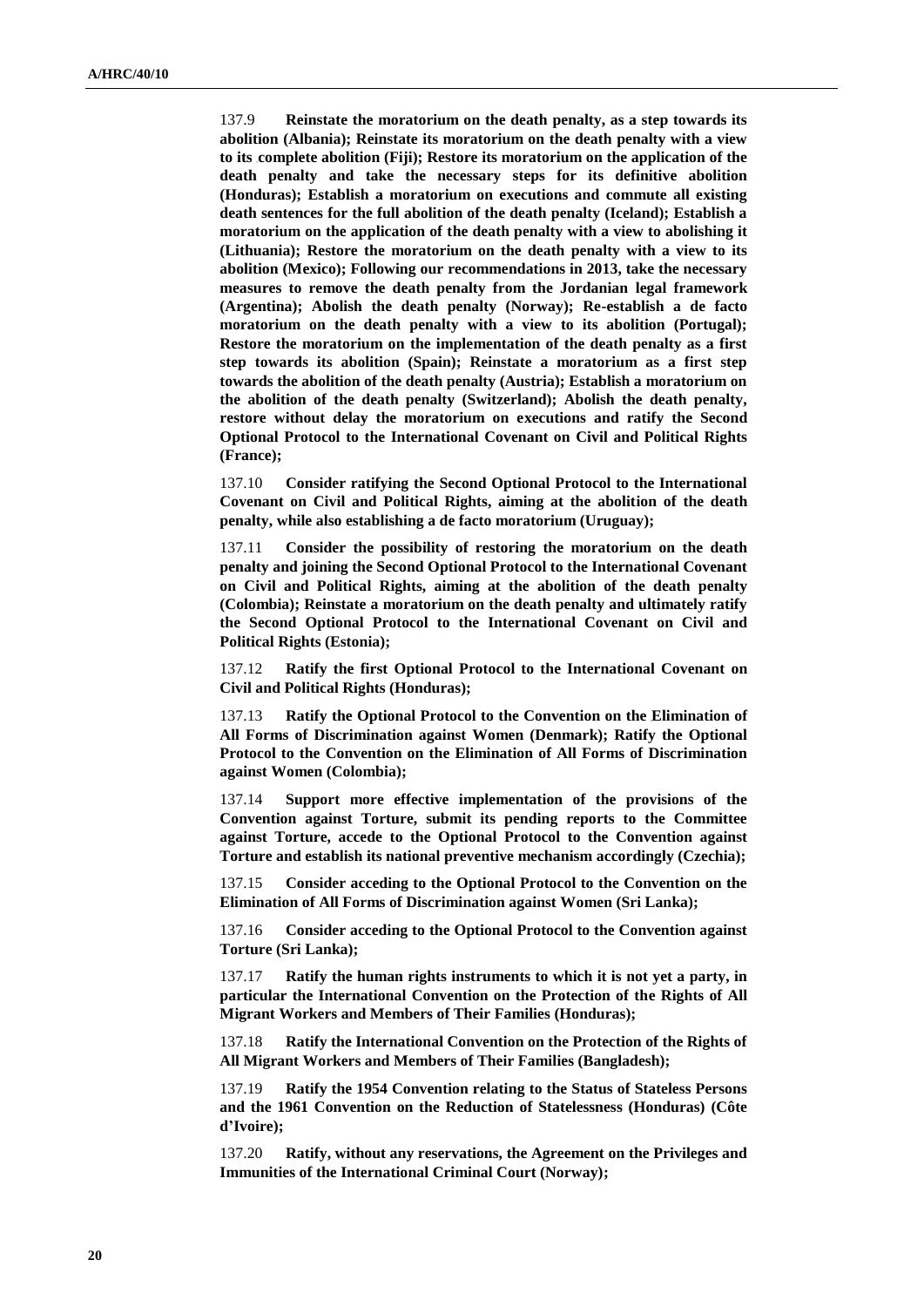137.21 **Consider ratifying the International Convention on the Protection of the Rights of All Migrant Workers and Members of Their Families (Philippines) (Sri Lanka);**

137.22 **Pursue full implementation of the Convention against Torture and consider acceding to the Optional Protocol to the Convention against Torture (Romania);**

137.23 **Ratify the Optional Protocol to the Convention against Torture and officially and publicly condemn all acts of torture and ill-treatment committed by the public authorities; classify torture as a criminal offence, assign jurisdiction over all cases to regular courts and provide protection and compensation to victims (Austria);**

137.24 **Ratify the Domestic Workers Convention, 2011 (No. 189) of the International Labour Organization (Switzerland);**

137.25 **Strengthen legislation to protect children and girls from child marriage and amend article 10 of the Personal Status Law to remove all provisions that allow the authorization and the practice of child marriage (Belgium);**

137.26 **Respect journalists' right to freedom of expression by restricting the trial of journalists for "publications crimes" stipulated in the Criminal Code to civilian courts, and by amending article 11 of the cybercrime law, to narrow the definition of hate speech (Canada);**

137.27 **Amend article 292 of the Criminal Code to include marital rape and eliminate attenuating circumstances for honour crimes (Chile);**

137.28 **Remove all exceptional conditions from legislation that allow the authorization of child marriage (Croatia);**

137.29 **Repeal article 340 of the Criminal Code and ensure that the definition of rape meets international standards, and repeal article 10 (b) of the Personal Status Law that enables derogation from the prohibition of child marriage (France);**

137.30 **Amend the Personal Status Law to remove conditions that allow child marriage and to eliminate the recognition of legal guardians of adult women (Ireland);**

137.31 **Accelerate efforts to repeal all remaining discriminatory provisions to end male guardianship in marriage and protective custody, especially article 185 of the Personal Status Law, and amend article 223 of that law in order to give women and men joint guardianship of their children (Netherlands);**

137.32 **Repeal the Crime Prevention Act (Act No. 7 of 1954) (Australia);**

137.33 **Amend the Personal Status Law to remove all exceptional conditions that allow the authorization and practice of child marriage (Slovenia);**

137.34 **Amend the Personal Status Law to give women and men joint guardianship of their children (Slovenia);**

137.35 **Continue to make progress in the reform of the Criminal Code in order to abolish reduced sentences for adultery-related murders (Spain);**

137.36 **Abolish the legal guardianship system of women and children contained in the Personal Status Law (Spain);**

137.37 **Further advance the amendments of the Act on Public Gatherings by creating an independent bureau to receive complaints regarding meetings and gatherings that have been shut down without explanation (Sweden);**

137.38 **Repeal the law on associations in order to streamline the administrative processes which restrict the activities and the funding of civil society organizations (Switzerland);**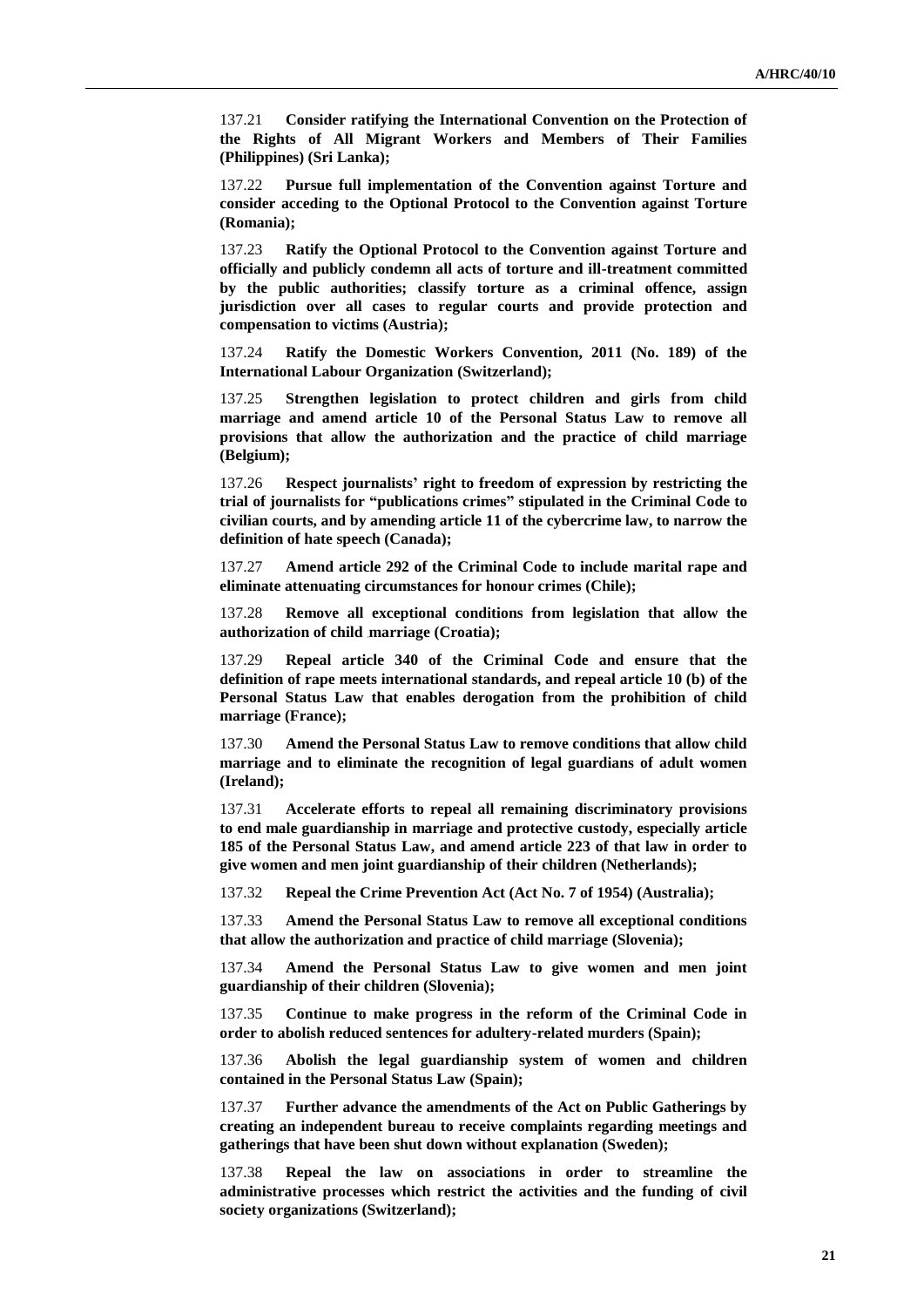137.39 **Repeal the 1954 Crime Prevention Act and guarantee to detainees the right to mount a legal challenge to their detention (Switzerland);**

137.40 **Initiate a review of the current legislation relating to child marriage and guardianship and take action to comprehensively address its shortcomings from a standpoint of international standards on women's rights (Ukraine);**

137.41 **Continue with cooperation efforts for capacity-building of the Office of the Government Coordinator for Human Rights, representing ministries, institutions and official bodies, the Government and security forces, which has been in place since 2014 (United Arab Emirates);**

137.42 **Legislate to penalize discrimination, including on the basis of gender, race, age, disability, religion or belief, and sexual orientation (United Kingdom of Great Britain and Northern Ireland);**

137.43 **Remove the definition of "hate speech" from the proposed amendments to the cybercrime law and eliminate criminal penalties for defamation in the proposed amendments to be more in line with international human rights law (United States of America);**

137.44 **Guarantee women equal responsibilities to their husbands in the education of their children by amending article 223 of the Personal Status Law (Belgium);**

137.45 **Provide a legal basis for equality between men and women by amending article 6 of the Constitution to ban explicitly discrimination based on gender, and lift its reservations to articles 9 and 16 of the Convention on the Elimination of All Forms of Discrimination against Women (Canada);**

137.46 **Introduce further reforms to ensure Jordanian women have the same rights as Jordanian men, including passing on their nationality to their children as Jordanian men can, thus combating gender inequality while ensuring respect for children's rights (Cyprus);**

137.47 **Ensure full implementation of the Convention on the Elimination of All Forms of Discrimination against Women and remove reservations to article 9 (Czechia);**

137.48 **Grant the same rights to women as to men in the transmission of nationality to children (France);**

137.49 **Allow all Jordanian women to pass on their citizenship to their children and spouses on an equal basis with Jordanian men (Hungary);**

137.50 **Continue its efforts for gender equality and allow Jordanian women to pass on their citizenship to their children and spouses (Iceland);**

137.51 **Implement reforms to ensure that Jordanian women can transmit nationality to their children and spouses on an equal footing with men (Mexico);**

137.52 **Following our recommendations in 2013, take the necessary measures to investigate and punish discriminatory practices against women and girls, such as early marriage or honour crimes (Argentina);**

137.53 **Take immediate measures to stop mistreatment in custody; amend article 208 (2) of the Criminal Code so the definition of torture aligns with the Convention against Torture; cease trying civilians in military courts; create an independent oversight body to address allegations of abuse by security forces (Canada);**

137.54 **Limit resorting to the State Security Court for criminal cases falling within the jurisdiction of other competent courts (France);**

137.55 **Guarantee that every person that is arrested has access to legal representation and legal aid, from the moment of arrest, regardless of the**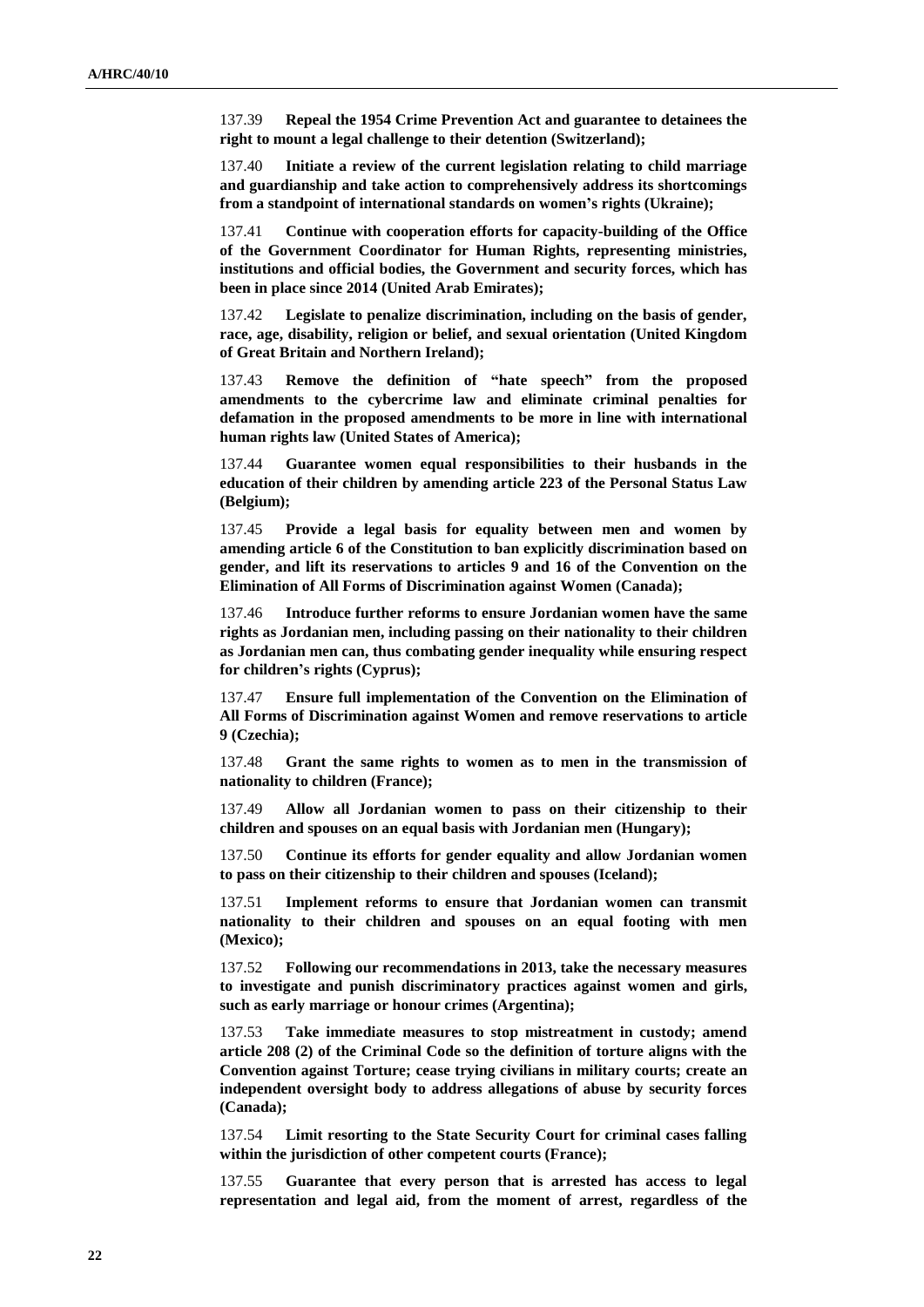**alleged crime, promptly implement all relevant regulations in this regard, and ensure civilian prosecutors investigate all allegations of abuse in detention (Germany);**

137.56 **Grant civilian prosecutors jurisdiction over allegations of abuse of detainees and allow them to carry out effective investigations, including by having private meetings with prisoners, and conduct regular inspections of prisons (Hungary);**

137.57 **End the use of administrative detention and introduce legislation to guarantee access to a lawyer from the point of arrest (Norway);**

137.58 **Refer cases of alleged torture by security officials to independent civil courts rather than police courts, which fall under the authority of the Ministry of the Interior (United States of America);**

137.59 **Work towards withdrawal of its reservations to the Convention on the Elimination of All Forms of Discrimination against Women (Estonia);**

137.60 **Withdraw its reservation to article 9 (2) of the Convention on the Elimination of All Forms of Discrimination against Women and amend the Law on Nationality so that Jordanian women may pass on their citizenship to their children on an equal basis with Jordanian men, and end the discrimination against all non-citizen children of Jordanian women (Germany);**

137.61 **Further strengthen its legislation to ensure respect for women's and girls' human rights and to fully outlaw gender-based discrimination (Lithuania);**

137.62 **Create legislative and social conditions to allow the de facto empowerment of Jordanian women and launch awareness campaigns on women's rights (Angola);**

137.63 **Withdraw all its reservations to the Convention on the Elimination of All Forms of Discrimination against Women and amend legislation to bring it into compliance with the Convention, including by amending provisions of the Personal Status Law and the Law on Nationality (Norway);**

137.64 **Take effective steps to advance women's rights, namely with regard to their transmission of citizenship to their children or spouses (Portugal);**

137.65 **Remove all remaining discriminatory provisions in its national legislation to ensure consistency with the provisions of the Convention on the Elimination of All Forms of Discrimination against Women (Australia);**

137.66 **Consider withdrawing its reservations to articles 9 and 16 of the Convention on the Elimination of All Forms of Discrimination against Women (Sri Lanka);**

137.67 **Implement the recommendations made by the Committee on the Elimination of Discrimination against Women in 2017, in particular by amending provisions in the Personal Status Law concerning guardianship and preventing the practice of early or child marriage in all groups of society (Austria);**

137.68 **Ensure that women and girls can exercise their sexual and reproductive rights (Uruguay);**

137.69 **Adopt measures to guarantee that Jordanian women can fully enjoy their civil rights, including by allowing them to pass on their citizenship to their children on an equal basis with men (Brazil);**

137.70 **Intensify its efforts to fully eliminate child, early and forced marriage (Lithuania);**

137.71 **Take all necessary measures to ensure the full implementation of the Convention on the Rights of the Child and its Optional Protocols, including**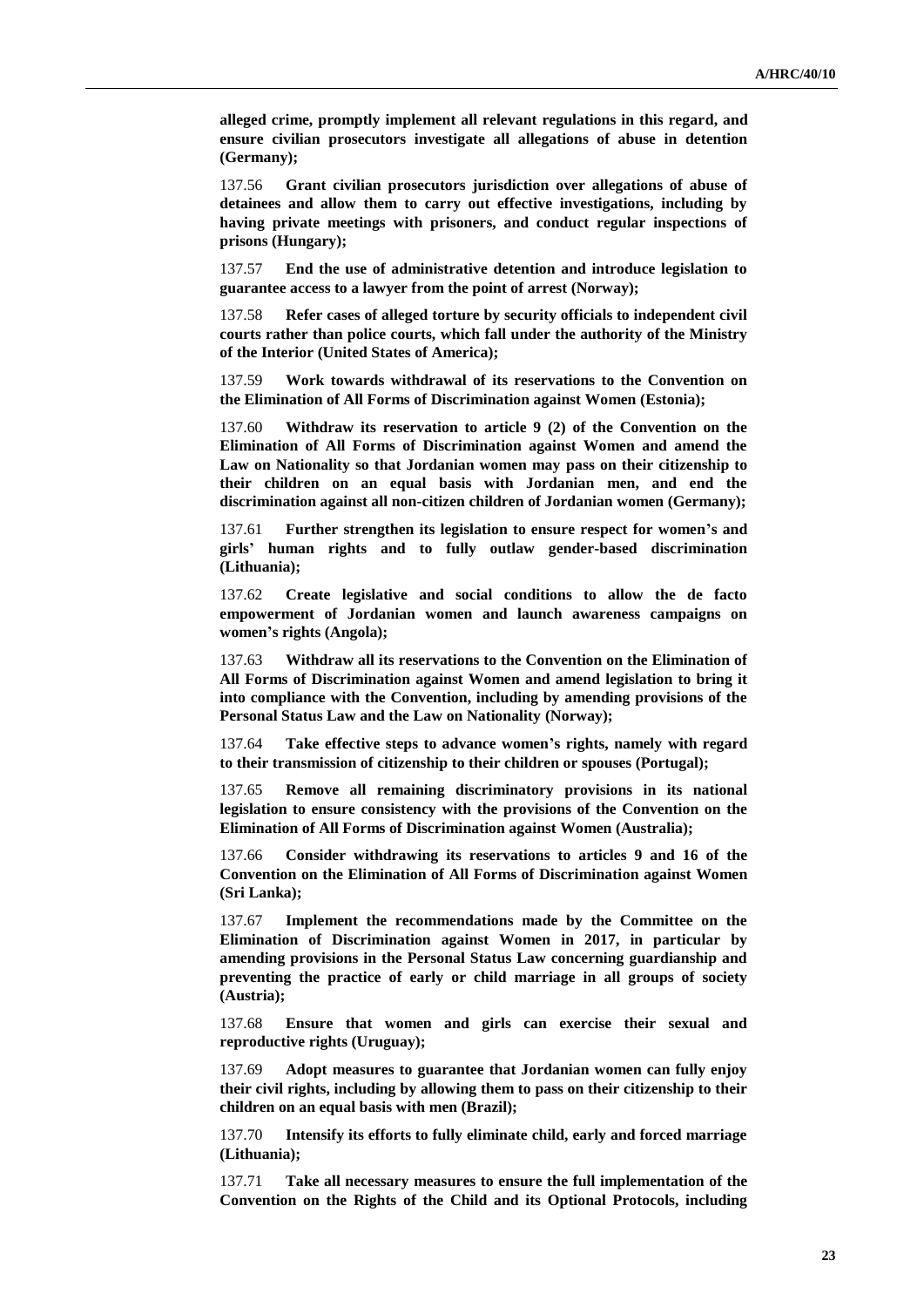**ratification of the Optional Protocol on a communications procedure (Slovakia);**

137.72 **Treat migrant workers and members of their families in accordance with international human rights standards (Afghanistan);**

137.73 **Continue its efforts for social inclusion and adequate welfare support for migrants, refugees and asylum seekers (Myanmar);**

137.74 **Continue reform measures to ensure the welfare of all migrant workers (Nepal).**

138. **All conclusions and/or recommendations contained in the present report reflect the position of the submitting State(s) and/or the State under review. They should not be construed as endorsed by the Working Group as a whole.**